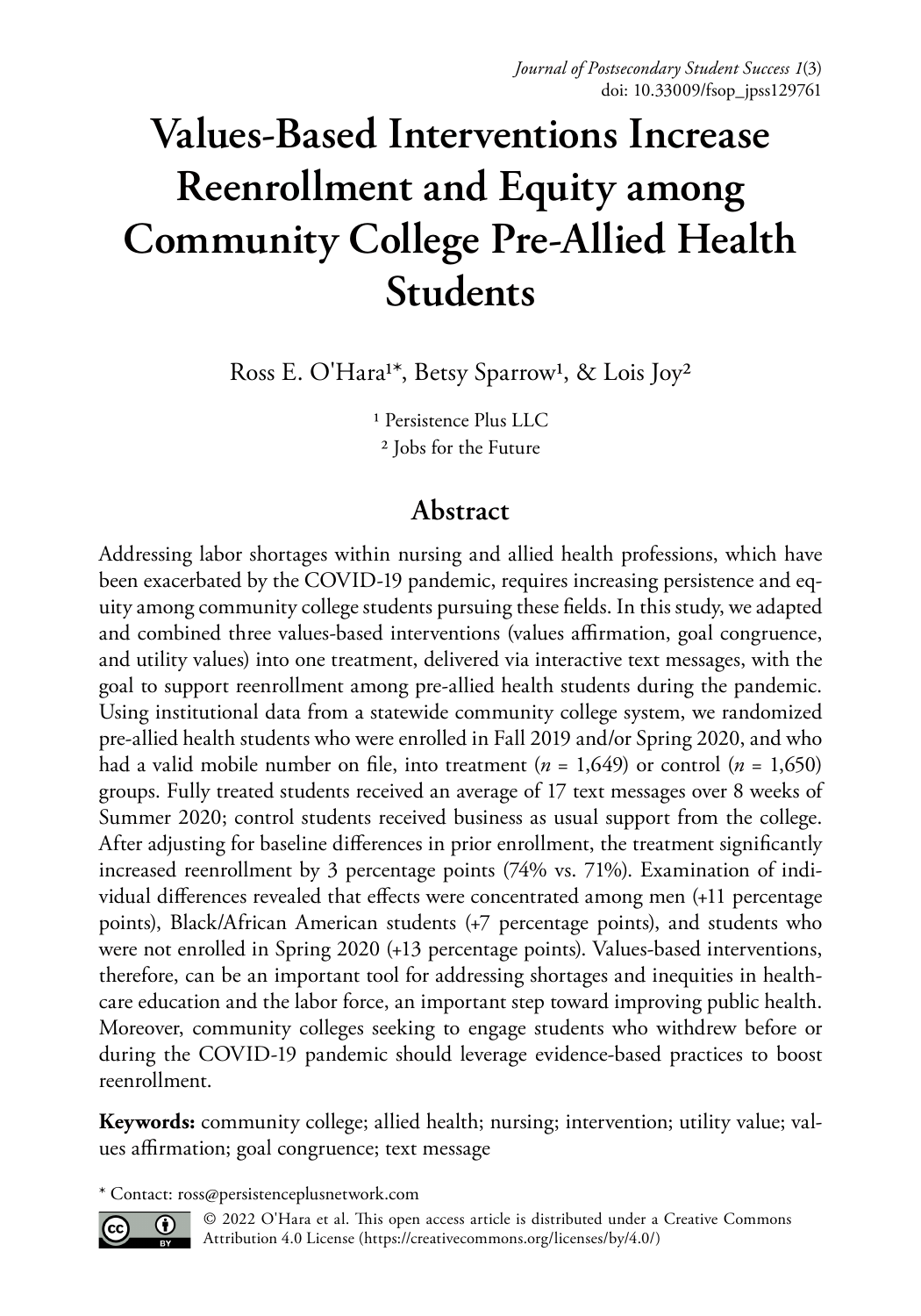# **Values-Based Interventions Increase Reenrollment and Equity among Community College Pre-Allied Health Students**

The COVID-19 pandemic has underscored the vital importance of skilled nurses and allied health professionals for the wellbeing of the United States. At the same time, the pandemic has exacerbated workforce gaps by simultaneously increasing demand and reducing supply of healthcare workers (Boyle, 2021). One solution is to boost student persistence within community college nursing and allied health programs, which have historically suffered from attrition rates as high as 47% and significant equity gaps in terms of gender, race, and ethnicity (Donini-Lenhoff & Brotherton, 2010; Harris et al., 2014; Pryjmachuk et al., 2009). These inequities not only limit the talent pool available to fill pressing vacancies, but also restrict people of color to the lower-skilled and lowest-paying roles in the healthcare system (Snyder et al., 2015). In our study, therefore, we developed and tested a novel combination of values-based interventions (Canning et al., 2018; Harackiewicz et al., 2014; Jordt et al., 2017) to increase retention and equity among community college students on the allied health track. Efforts such as this are necessary for increasing economic mobility of underserved populations, addressing labor force needs, and preserving public health.

# **Literature Review**

# **Labor Shortages in Nursing and Allied Health**

Concerns about healthcare workforce gaps in the United States predate the COVID-19 pandemic. By 2030, employment in health care occupations is expected to grow by 16%, or about 2.6 million new jobs (Bureau of Labor Statistics, 2021), during which time a sizable chunk of the healthcare workforce will reach retirement age (U.S. Department of Health and Human Services [DHHS], 2019). Given those trends, it has been estimated that several states will experience skilled workforce shortfalls of up to 40,000 nurses by 2030 (U.S. DHHS, 2017). Nursing homes are already stretched thin, as upwards of 15% reported shortages of nurses and nurse aides in May 2020, with average shortage rates exceeding 25% in some states (Xu et al., 2020). Schools also need nurses, as fewer than 40% employ a full-time nurse, and 25% have none at all (Willgerodt et al., 2018).

The COVID-19 pandemic, meanwhile, has increased anxiety symptoms, depressed mood, insomnia symptoms, and burnout among frontline healthcare professionals (Cai et al., 2020; Hu et al., 2020; Labrague & de los Santos, 2020; Said & El-Shafei, 2020), careers already marked by relatively high rates of burnout (Reith, 2018). For example, in April 2020, 57% of New York City healthcare workers screened positively for acute stress, 48% for depressive symptoms, 33% for anxiety symptoms, and 72% for insomnia symptoms (Abdalla et al., 2021; Shechter et al., 2020). Likewise, in a survey of United States healthcare workers collected from May to October 2020, 30% reported high levels of daily stress, 38% reported depression or anxiety, and 43% rep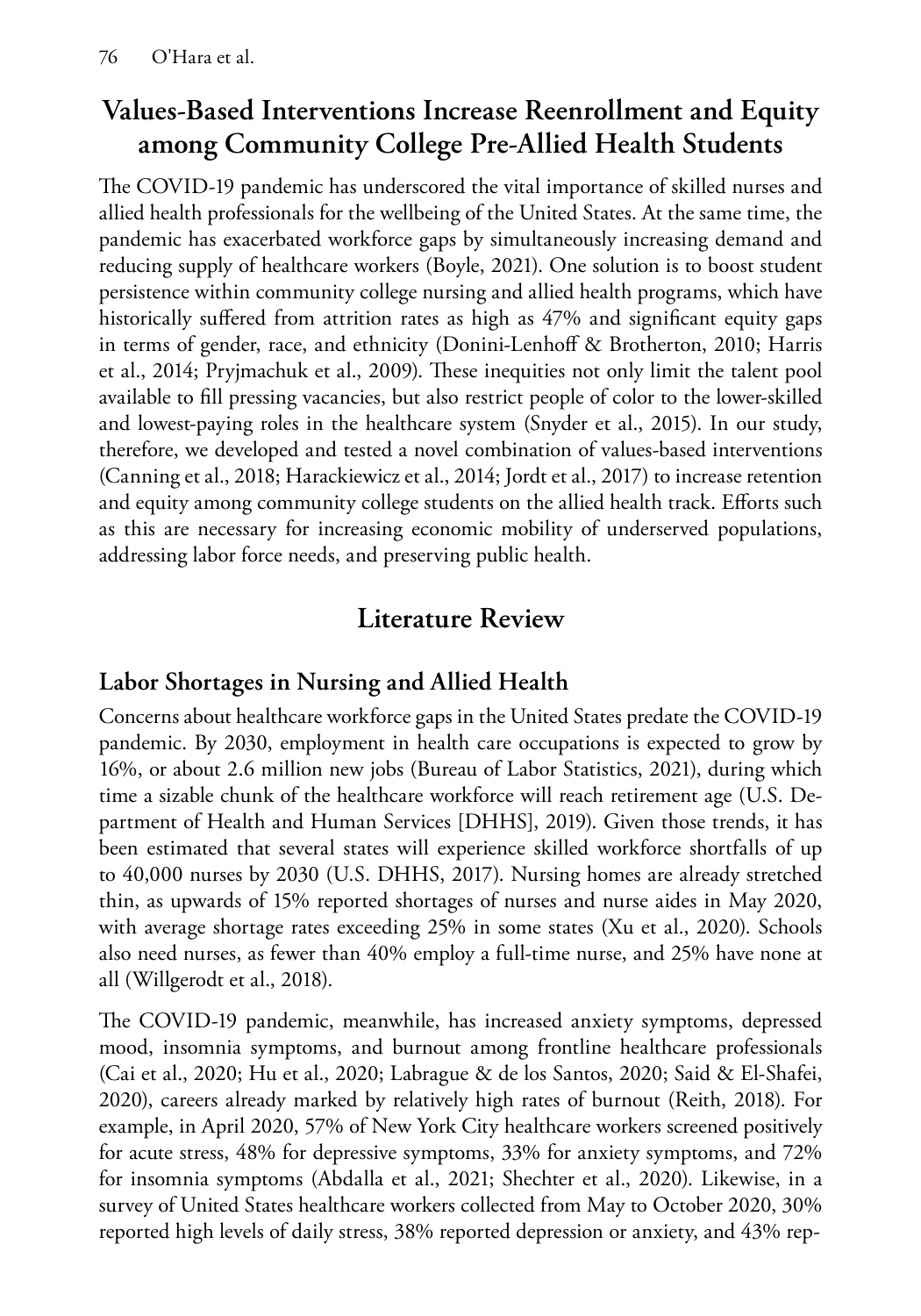orted work overload (Prasad et al., 2021). These troubling trends deepen workforce gaps by driving away skilled professionals; job dissatisfaction and turnover intentions among nurses have increased during the pandemic, driven by stress, anxiety, and perceived threat or fear of coronavirus transmission (Falatah, 2021; Labrague & de los Santos, 2021).

#### **Retention in Nursing and Allied Health Programs**

Addressing both current and anticipated labor shortages in healthcare requires a robust talent pipeline, much of which in the United States is fed by community colleges (Bureau of Labor Statistics, 2019; Skillman et al., 2012). Unfortunately, the COVID-19 pandemic has wreaked havoc on overall community college enrollments, which are down nearly 15% since 2019, with the greatest losses observed among Black, Hispanic, Native Hawaiian or Pacific Islander, and American Indian or Alaska Native students (Howell et al., 2021; National Student Clearinghouse, 2021). Although data suggest that interest in nursing and healthcare is high, many community colleges cannot expand enrollments in these areas due to minimum thresholds for program entry (Chan et al., 2019) and/or limited resources such as faculty members and equipment (Weissman, 2021). To meet growing demand for nurses and allied health professionals, therefore, it is critical to maximize retention in these programs.

One way to increase retention is by improving equity. Although racial and ethnic diversity in these professions has steadily increased over the past two decades (Zangaro et al., 2018), people of color still tend to be concentrated within the lower-skilled and lowest-paying healthcare occupations (Snyder et al., 2015). Black and Latinx students also take longer to complete nursing and allied health programs, and are more likely to withdraw, than their White and Asian peers (Donini-Lenhoff & Brotherton, 2010; Pryjmachuk et al., 2009). Men are underrepresented, as well, constituting less than 10% of the nursing and nursing education workforce (Hodges et al., 2017). Along with a lack of role models and feelings of isolation in the profession, men face gender discrimination and challenges to their masculinity; reasons why they, too, take longer to complete programs and are more likely to withdraw compared to women (Pryjmachuk et al., 2009). Increasing equity in healthcare education, therefore, creates opportunities for men and people of color to start on and climb the healthcare occupational ladder and achieve better economic outcomes. Moreover, a diverse healthcare workforce holds the promise to reduce healthcare discrimination and foster better health among underrepresented populations (Phillips & Malone, 2014; Wilbur et al., 2020).

One way to retain a larger and more diverse pool of students in nursing and allied health programs is through increased and proactive student support. Insufficient support, including requiring students to self-identify a need for help and unresponsiveness when students do reach out, is a primary reason why nursing students withdraw (Chan et al., 2019). These barriers may be more impactful for men and students of color who are more likely to harbor doubts about whether they belong in college and/or healthcare, lack trusted advisors and/or role models, and experience both help-seeking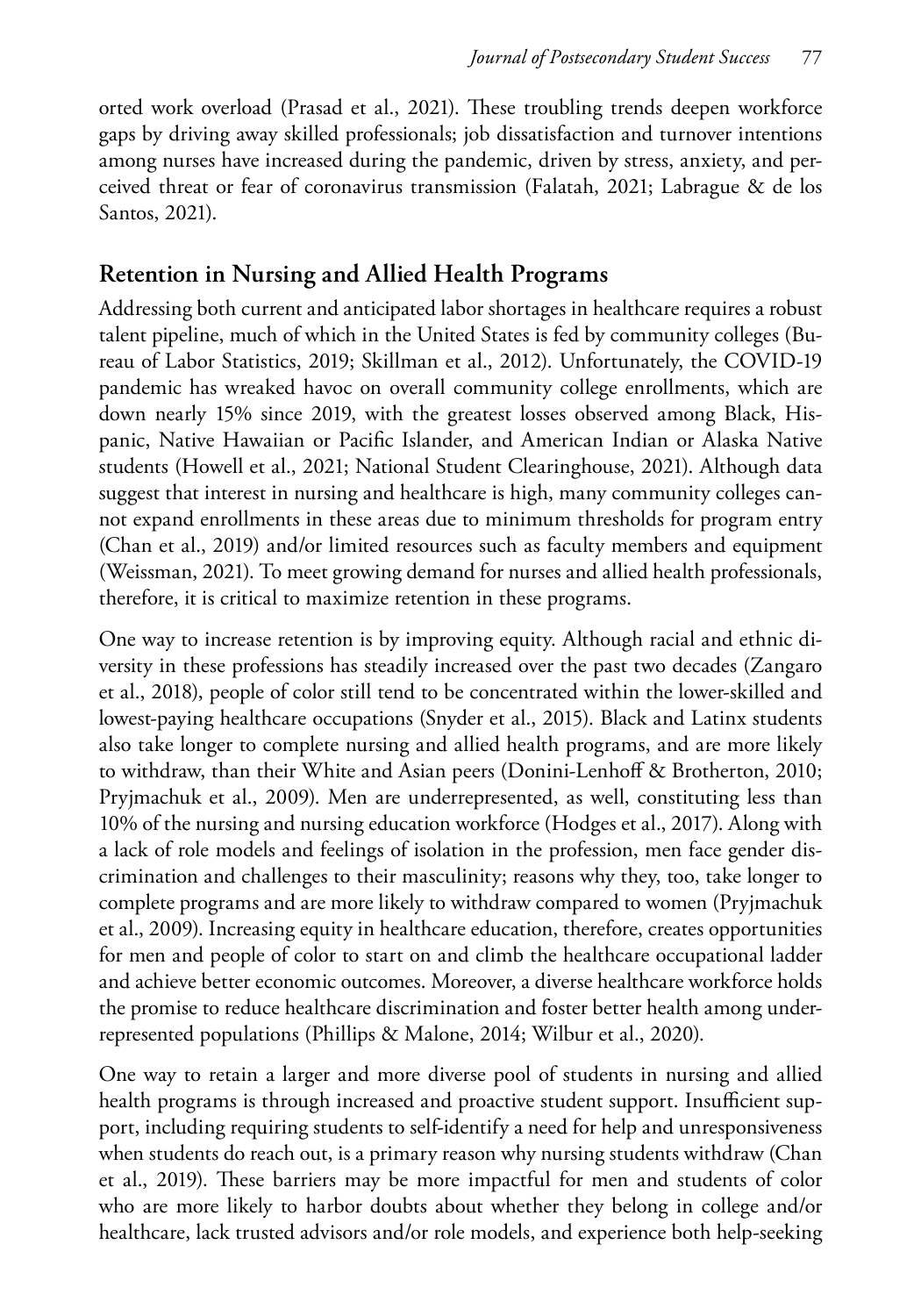threat and discrimination. In our study, therefore, we used an interactive text-messaging platform to provide proactive and responsive support to community college students in pre-allied health programs.

### **Adapting Values-Based Interventions for Pre-Allied Health**

Content for these supportive text messages was adapted from three values-based interventions previously shown to improve performance, retention, and equity in science pathways (Diekman et al., 2017; Harackiewicz & Priniski, 2018). Although debate persists as to whether medicine, nursing, and allied health belong under the STEM (science, technology, engineering, and mathematics) umbrella, critics of their exclusion point to the array of STEM courses and skills necessary to graduate and succeed in these fields (Davidson, 2020; Green & John, 2020). Moreover, both STEM and nursing/allied health majors exhibit retention inequities based on gender, race, and ethnicity. We hypothesized, therefore, that values-based interventions could also benefit pre-allied health students.

These values-based interventions prompt students to reflect on their classroom experiences and future goals in order to shape their mindsets about an academic and professional field. First, values affirmation steels one's self-worth in the face of threatening environmental feedback, like a bad grade or a stereotype-driven negative experience, thereby preserving motivation and preventing withdrawal (Harackiewicz & Priniski, 2018). These brief writing exercises have improved performance in introductory biology and physics courses, especially among underrepresented students (Harackiewicz et al., 2015; Jordt et al., 2017; Miyake et al., 2010). Second, students opt out of science if they perceive their personal values as incongruent with those held by scientists (Diekman et al., 2017). Goal congruence interventions that combat erroneous stereotypes about who belongs in science have been shown to bolster students' intentions to continue in science (Brown et al., 2015; Diekman et al., 2011; Steinberg & Diekman, 2018). Finally, students are more likely to quit any program if they cannot see the practical relevance of the material. Utility value interventions encourage students to reflect on how they can leverage what they learn in class in their current, everyday lives, not just in some far-off career (Hulleman et al., 2017). Students who write about the relevance of their science courses report higher perceived value in learning science, earn better class grades, and exhibit stronger persistence in science pathways (Canning et al., 2018; Hulleman et al., 2010; Hulleman et al., 2017).

Our study expands upon earlier research in two important ways. First, we sought to extend the external validity of values-based interventions, which heretofore have been tested mostly within traditional science courses such as biology or physics (e.g., Canning et al., 2018; Jordt et al., 2017; Miyake et al., 2010). There is a dearth of knowledge, therefore, on whether these interventions can help students pursuing other STEM fields. We are the first, to our knowledge, to adapt these techniques to help pre-allied health students connect their personal values to their pursuit of healthcare credentials, reframe misconceptions about who belongs in allied health, and appreciate the every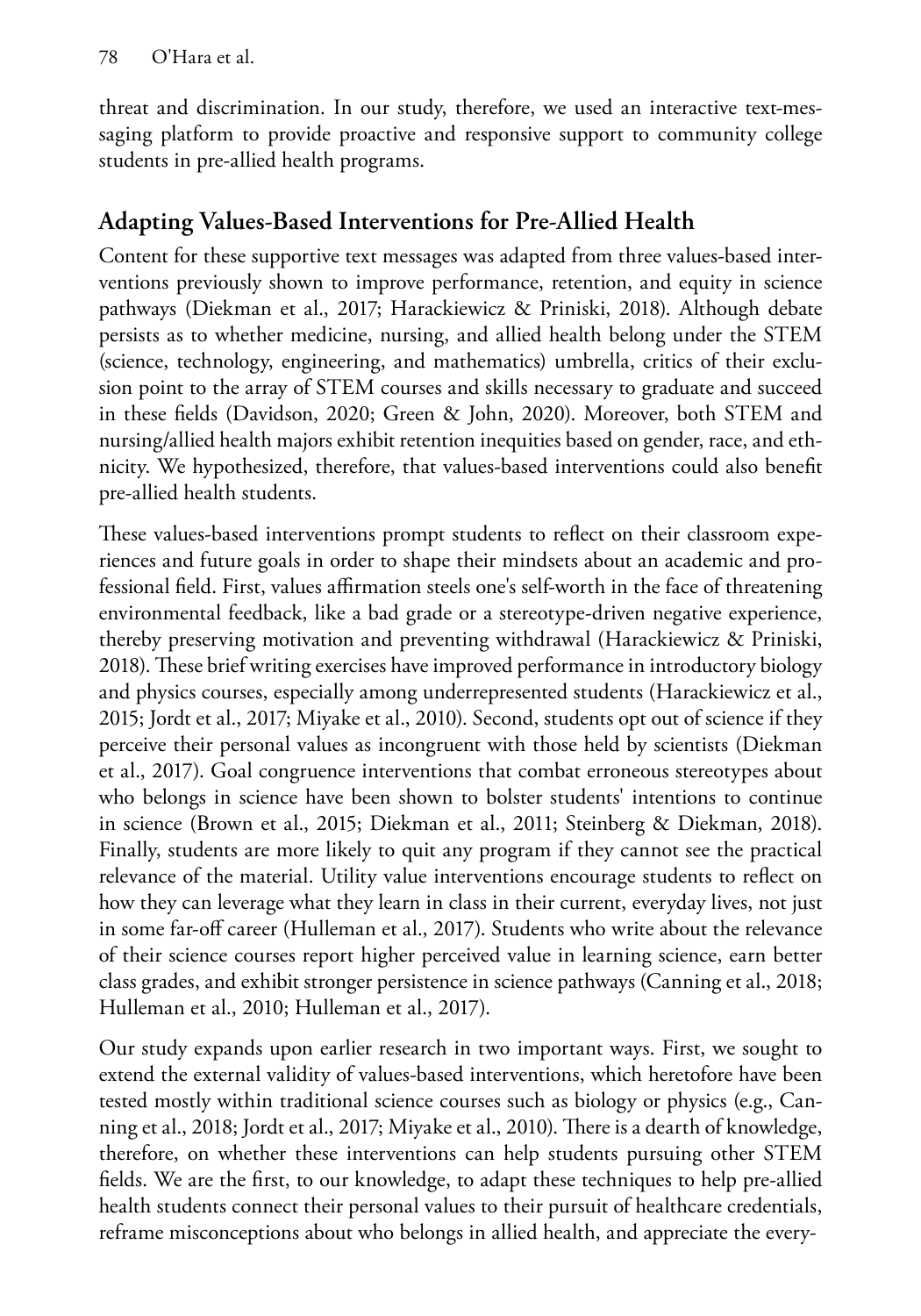day, practical utility of what they learn in class. Likewise, most studies have focused on baccalaureate-seeking undergraduates, with researchers only recently exploring whether and how values-based interventions work within community colleges (Canning et al., 2019; Tibbetts et al., 2018). Our treatment is designed specifically for community college students.

Second, most values-based interventions have been administered via classroom surveys and exercises, which require student attendance and class time. Text messaging, however, is an effective and scalable means for delivering interventions to, and modifying (or "nudging") behaviors of, college students (e.g., Loughran et al., 2018; Riley et al., 2008; Riordan et al., 2017). For example, text messages to help college-intending high school graduates fulfill matriculation requirements (e.g., registering for orientation, completing financial aid forms) increased fall enrollment rates by up to 7 percentage points (Castleman & Page, 2015; Page & Gehlbach, 2017). Moreover, text messages to help first-year community college students renew their financial aid increased persistence by at least 12 percentage points (Castleman & Page, 2016). Finally, a summer texting intervention that leveraged behavioral science in its message design increased fall reenrollment among community college STEM students by 10 percentage points (O'Hara & Sparrow, 2019). Our study leveraged an interactive text-messaging platform as a novel and scalable means for delivering values-based interventions.

#### **Study Aims and Hypotheses**

We designed an evidence-based treatment, delivered during Summer 2020 to community college students in a pre-allied health program, to promote reenrollment for Fall 2020. This treatment was highly relevant in light of the COVID-19 pandemic, which had limited students' access to their college campus and their typical support system, including faculty and advisors, and may have induced higher stress levels among this particular population interested in healthcare professions (Abdalla et al., 2021; Prasad et al., 2021; Shechter et al., 2020). We hypothesized that treated students would be more likely to reenroll for Fall 2020 than control students receiving business as usual support. Moreover, based on gender, racial, and ethnic inequities in nursing and allied health (Donini-Lenhoff & Brotherton, 2010; Pryjmachuk et al., 2009), as well as the tendency for values-based interventions to benefit those most at risk for withdrawal (e.g., Harackiewicz et al., 2015; Miyake et al., 2010), we hypothesized that both men and students of color would benefit from treatment more so than women and White students. Finally, we hypothesized that students who actively engaged with the treatment would be more likely to reenroll compared to treated students who did not engage (O'Hara & Sparrow, 2019).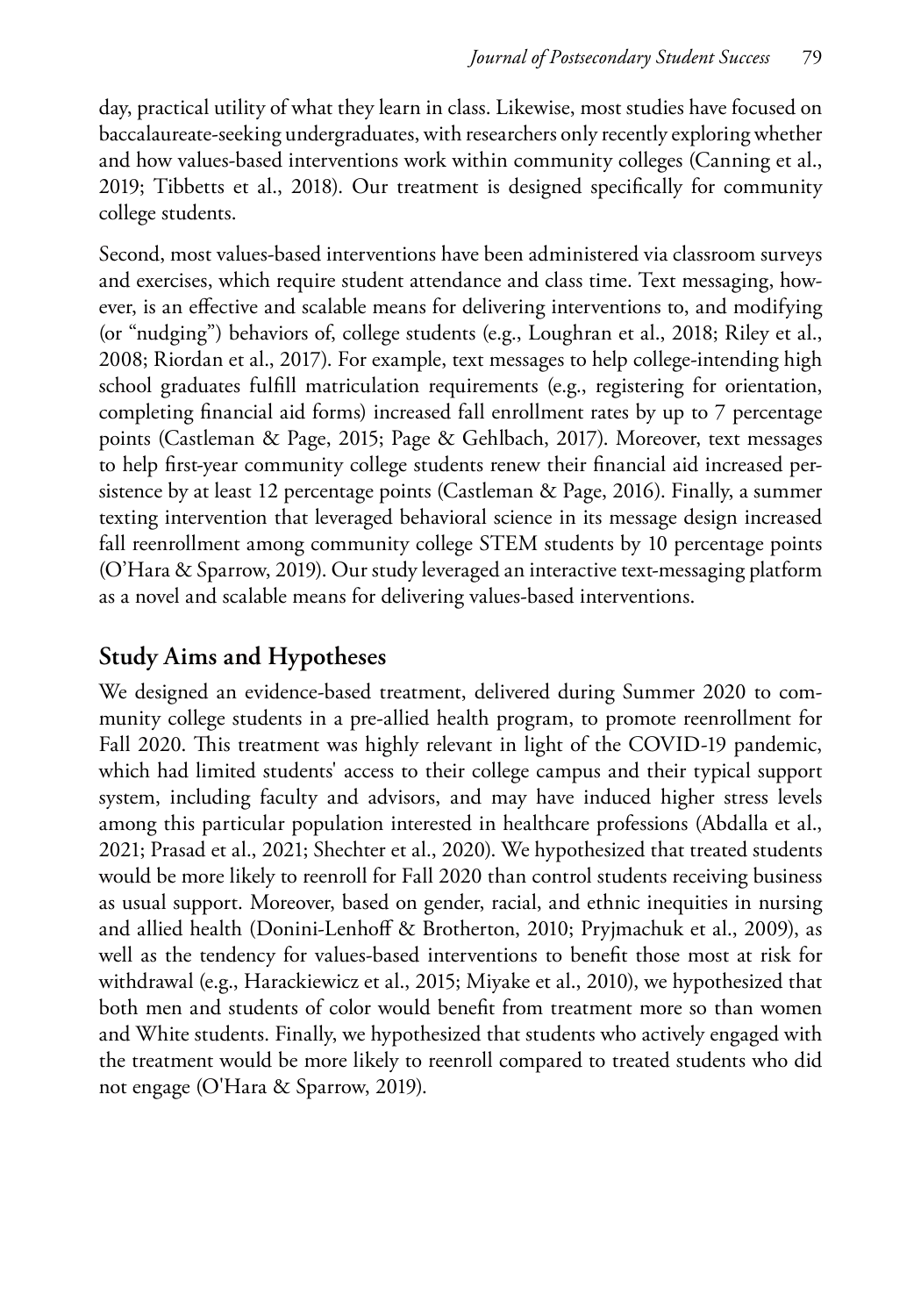# **Methods**

### **Setting**

Our study was conducted at Delaware Technical Community College (DTCC). DTCC is the sole community college in Delaware, and allied health<sup>1</sup> is its largest program. Allied health, however, also has the highest average attrition rate of any DTCC major, reflecting the retention challenges historically faced by these programs (Harris et al., 2014). DTCC has four campuses throughout Delaware, but due to the COVID-19 pandemic, these campuses were closed during the study, the majority of summer instruction occurred online, and student support services (e.g., academic advising, tutoring) were consolidated to online and telephone formats. We did not customize treatment, stratify randomization, or analyze data with respect to students' "home" campus.

### **Participants**

Students were eligible if they (a) attended DTCC in Fall 2019 and/or Spring 2020; and (b) had declared their intention to apply for the nursing or allied health program. These criteria produced 3,512 eligible students. We then removed 108 students (3.1%) who had a missing or invalid phone number (e.g., fewer than 10 digits), and used www.searchbug.com to identify and remove another 105 students (3.0%) whose phone numbers were disabled or a landline, leaving 3,299 students for randomization. We then randomly assigned 1,649 students to the treatment group and 1,650 students to the control group. As displayed in Table 1, 15% of students identified as male and 85% as female, and the majority identified as either White (45%), Black/African American (30%), or Hispanic/Latino (15%), with 53% of the population identified as students of color overall. Moreover, 32% of participants were identified as first-generation and 55% as eligible for the Pell grant. With regard to enrollment, 82% of students were enrolled in the semester immediately prior to treatment (Spring 2020), and 43% were enrolled during treatment (Summer 2020).

*Table 1 on next page.*

# **Procedure**

Students in the treatment group were automatically enrolled into Persistence Plus, a proprietary service that delivers interactive text messages for educational purposes. Participants were informed about their right to opt out of receiving messages in an email sent before the study commenced, as well as within the first message. Students could opt out of messages at any time by replying with 'STOP' or 'UNSUBSCRIBE.'

1 DTCC programs in allied health are dental hygiene, diagnostic medical sonography, emergency medical technician (EMT), histotechnician, nuclear medicine technology, occupational therapy assistant, physical therapist assistant, radiologic technology, respiratory care technology, surgical technology, and veterinary technology.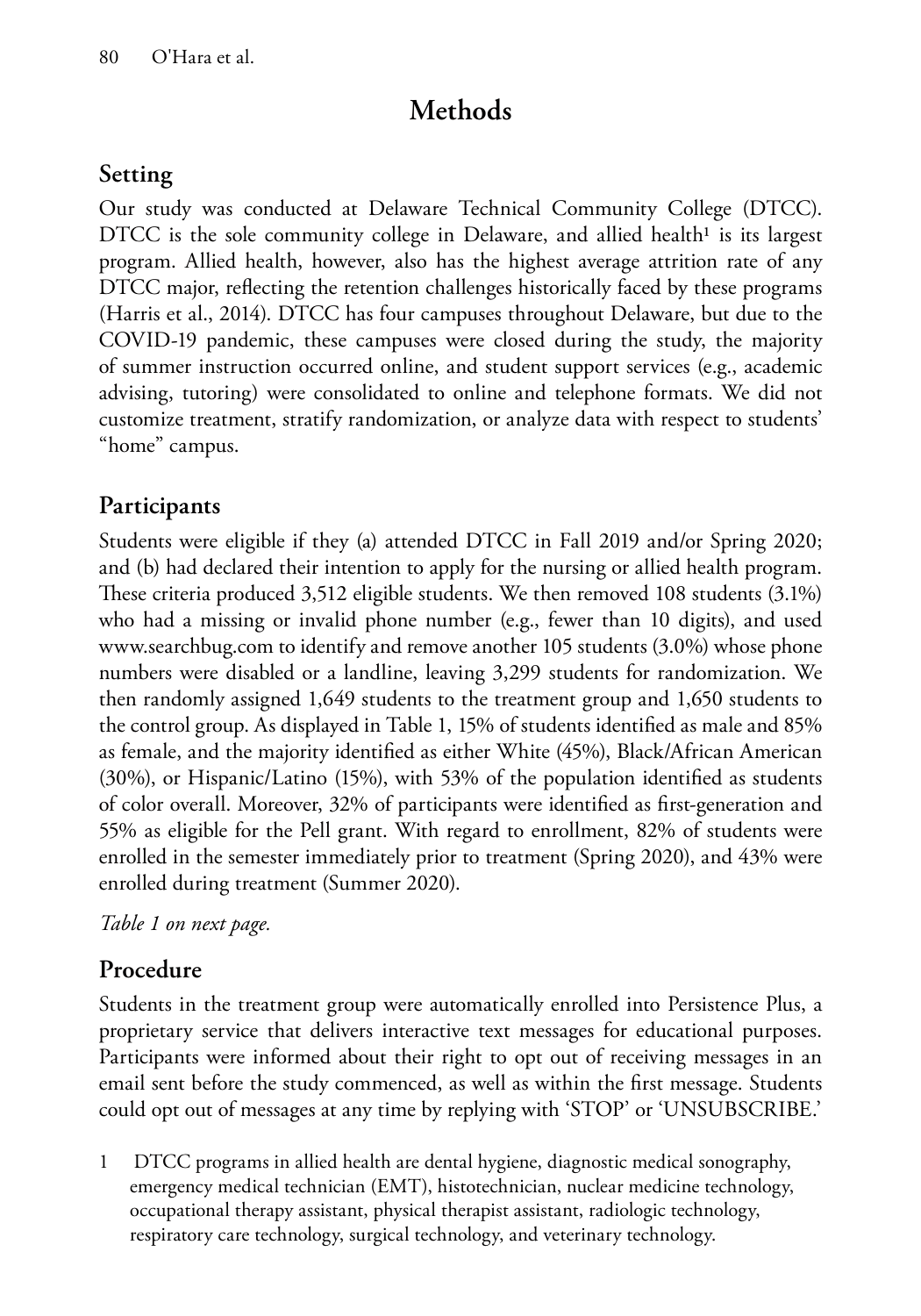| Table 1: Descriptive Statistics of the Sample: Overall and by Treatment Status with Baseli |         |             |           |             |                | ne Equivalence  |                                                                                                                                                                     |
|--------------------------------------------------------------------------------------------|---------|-------------|-----------|-------------|----------------|-----------------|---------------------------------------------------------------------------------------------------------------------------------------------------------------------|
| Variable                                                                                   | Overall |             | Treatment |             | <b>Control</b> |                 | Effect Size                                                                                                                                                         |
|                                                                                            | Z       | <b>Mean</b> | Z         | <b>Mean</b> | Z              | Mean            |                                                                                                                                                                     |
| American-Indian/<br>Alaska Native                                                          | 3,299   | $+000.$     | 1,649     | .005        | 1,650          | 700'            |                                                                                                                                                                     |
| Asian                                                                                      | 3,299   | .032        | 1,649     | 030         | 1,650          | .033            |                                                                                                                                                                     |
| Black/<br>African-American                                                                 | 3,299   | .301        | 1,649     | .304        | 1,650          | .298            |                                                                                                                                                                     |
| Hispanic or Latino                                                                         | 3,299   | .150        | 1,649     | .154        | 1,650          | .147            |                                                                                                                                                                     |
| Native Hawaiian/<br>Pacific Islander                                                       | 3,299   | 100         | $1,649$   | 100         | 1,650          | $100^{\circ}$   |                                                                                                                                                                     |
| Iwo or More Races                                                                          | 3,299   | .043        | 1,649     | .047        | 1,650          | $0\not\equiv 0$ |                                                                                                                                                                     |
| Unknown                                                                                    | 3,299   | .020        | 1,649     | 910'        | 1,650          | .024            |                                                                                                                                                                     |
| <b>White</b>                                                                               | 3,299   | $.447$      | 1,649     | $1441$      | 1,650          | .453            |                                                                                                                                                                     |
| Students of Color<br>(aggregated)                                                          | 3,299   | .532        | 1,649     | .542        | 1,650          | .522            | .049 Small                                                                                                                                                          |
| Female                                                                                     | 3,289   | .852        | 1,643     | $-847$      | 1,646          | .857            | .048 Small                                                                                                                                                          |
| Male                                                                                       | 3,289   | .148        | 1,643     | .153        | 1,646          | .143            | .048 Small                                                                                                                                                          |
| First Generation                                                                           | 3,299   | .324        | 1,649     | .331        | 1,650          | .316            | .043 Small                                                                                                                                                          |
| Pell Eligible                                                                              | 3,299   | .546        | 1,649     | .542        | 1,650          | .549            | .017 Small                                                                                                                                                          |
| Spring 2020<br><b>Enrolled</b>                                                             | 3,299   | .821        | 1,649     | .831        | 1,650          | .812            | .084 Medium                                                                                                                                                         |
| Summer 2020<br>Enrolled                                                                    | 3,299   | .431        | 1,649     | .437        | 1,650          | .426            | $.017$ Small                                                                                                                                                        |
|                                                                                            |         |             |           |             |                |                 | Note. Tests of baseline equivalence using Cox Logit Effect Size. Small differences are equivalent (0.00 ≤  Baseline ES  ≤ 0.05). Medium differences are correctable |
|                                                                                            |         |             |           |             |                |                 |                                                                                                                                                                     |

with hierarchical linear modeling (0.05 < |Baseline ES|  $\leq$  0.25). with hierarchical linear modeling (0.05 <  $|$  Baseline ES|  $\leq 0.25$ ). *Note*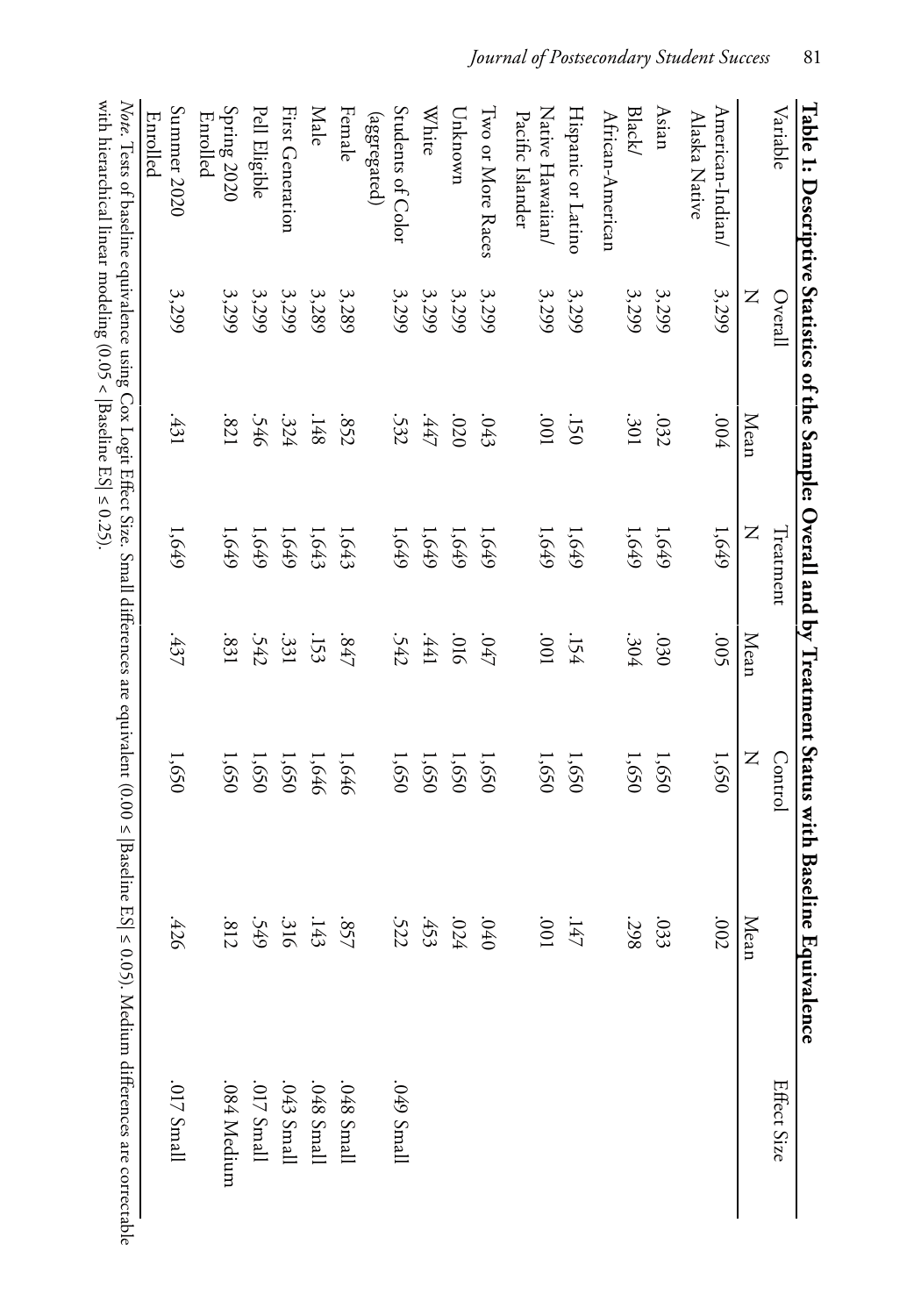The sender of the messages was identified as 'myDTCC Support,' and messages were sent proactively on Tuesdays and Thursdays for 8 weeks of Summer 2020.

Messages were designed based on the previously described values-based interventions to encourage reenrollment at DTCC (see Appendix for examples). In addition, treatment participants received messages dependent on their enrollment status at the start of the study. For example, students who had yet to enroll for Fall 2020 were asked via text if they needed help with registration, financial aid, or career planning. A student who responded with 'financial aid' received contact information for DTCC's Office of Financial Aid & Scholarships, support for handling student loans, and advice regarding work-study options; students struggling with registration or career planning were given customized advice and directed to academic advising or career services, respectively. We collaborated with DTCC student advisors to personalize messages to the DTCC context, including phone numbers, websites, and appropriate vernacular. DTCC staff also identified student resources, such as the campus food pantry and CARES Act funds, that could be highlighted based on challenges students might express. This "local" scale up approach (Bird et al., 2021) balances personalization with cost and efficiency concerns, ensuring messages connect with students and avoid reactance that could be caused by a generalized, impersonal campaign.

### **Analysis**

All variables were derived from official DTCC registrar data provided in June 2020 for student demographics and in October 2020 for academic outcomes. Following guidelines set out by the What Works Clearinghouse (2020), we first tested baseline differences between the treatment and control groups measured against standardized effect size in enrollment  $(0 = not$  enrolled,  $1 =$  enrolled) for both the Spring 2020 and Summer 2020 terms, and for each of our baseline demographics, using Cox's Index for dichotomous variables:

$$
d_{\text{Cox}} = \omega \left[ \ln \left( \frac{\rho_i}{1 - \rho_i} \right) - \ln \left( \frac{\rho_c}{1 - \rho_c} \right) \right] / 1.65
$$

As displayed in Table 1, randomization resulted in well-balanced groups with one exception: A greater percentage of Spring 2020 enrolled students were randomized into the treatment group (83%) compared to the control group (81%). Enrollment in the prior term is likely to have some impact on enrollment in the outcome term, Fall 2020. As this baseline difference was measured as a medium effect size (.08), appropriate statistical adjustment satisfied baseline equivalence (What Works Clearinghouse, 2020). Spring 2020 enrollment, therefore, was entered as a binary variable into hierarchical linear models when examining the impact of the treatment on Fall 2020 enrollment. In addition to this statistical adjustment, subsequent analyses show that the treatment worked primarily for students who were not enrolled in Spring 2020; thus, the direction of this baseline difference would likely attenuate the impact of our treatment.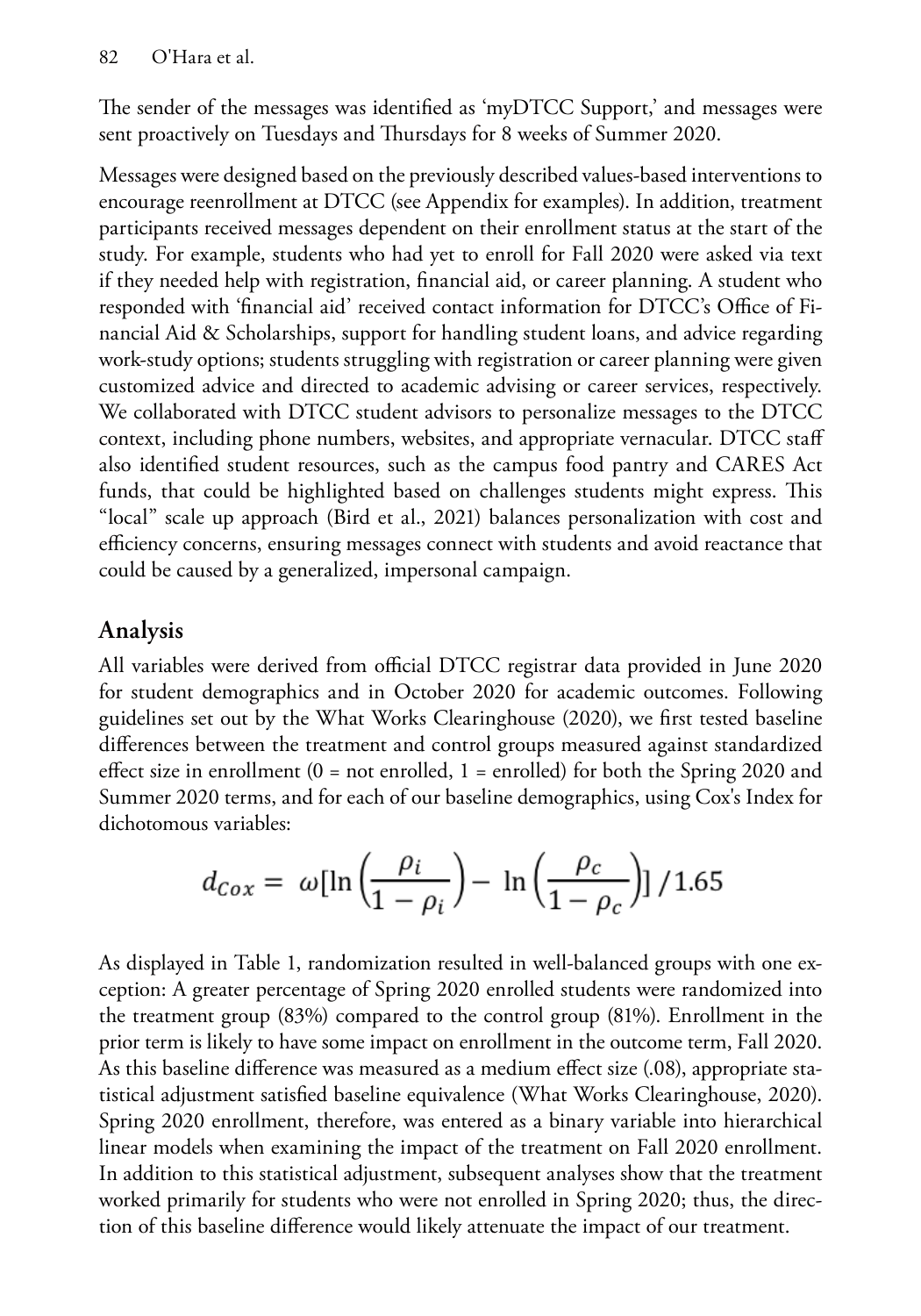The outcome of interest in this study was enrollment in Fall 2020, defined as a student remaining enrolled in at least one class past DTCC's census date. To test the efficacy of the treatment we report linear probability or hierarchical linear models utilizing intent-to-treat estimates in which all students in the treatment condition were included in the analyses, regardless of their engagement with the text-messaging platform. For our primary analyses, race categories were combined into one binary race variable (0  $=$  White,  $1 =$  student of color), due to the small numbers of students who identified as American Indian/Alaska Native, Asian<sup>2</sup>, Native Hawaiian/Pacific Islander, or Two or More Races. Predictors of enrollment included experimental condition, gender (0 = female, 1 = male), binary race, Spring 2020 enrollment, Summer 2020 enrollment, first generation status ( $0 =$  continuing generation,  $1 =$  first-generation), and Pell eligibility  $(0 = \text{ineligible}, 1 = \text{eligible})$ . To better understand the impact of our treatment on equity, we also examined effects separately for Black/African American students, Hispanic/Latino students, and all other students of color. To examine heterogeneity of effects across individual characteristics, we then tested our treatment effect separately for student subgroups based on demographic factors for which we found a significant main effect. Finally, we examined heterogeneity of treatment effects based on student levels of engagement with the platform.

#### **Results**

#### **Students' Engagement with Treatment**

Table 2 displays the engagement of treatment students with messages. Because students with missing, incomplete, or invalid mobile numbers were excluded from the population prior to randomization, almost all students in the treatment group received the messages (98%). The remaining 2% had mobile numbers without service for the duration of the study. Only 4% of students unsubscribed from text messages on the first day after receiving the welcome message informing them that they could stop at any time; the cumulative percentage of students who unsubscribed over the summer was 11%. Students received an average of 17 messages, with the majority in question form (15, on average), and an observed maximum of 31 messages. Forty-one percent of treatment students responded at least once, with an average of just fewer than 3 replies per student. The most active student on the platform sent 20 replies.

We did not observe significant engagement differences between students who were enrolled in Spring 2020 and those who were not. Moreover, students enrolled in Summer 2020 concurrently with our study were equally likely to unsubscribe over the course of the summer as those who were not enrolled at the time (11% in each group). Students

2 Although Asian students face prejudice and discrimination, especially during the COVID-19 pandemic, historically they exhibit the lowest attrition rates in allied health of any group (Donini-Lenhoff & Brotherton, 2010). We tested the treatment effect with Asian students removed from the aggregated students of color variable, and the results remained largely unchanged.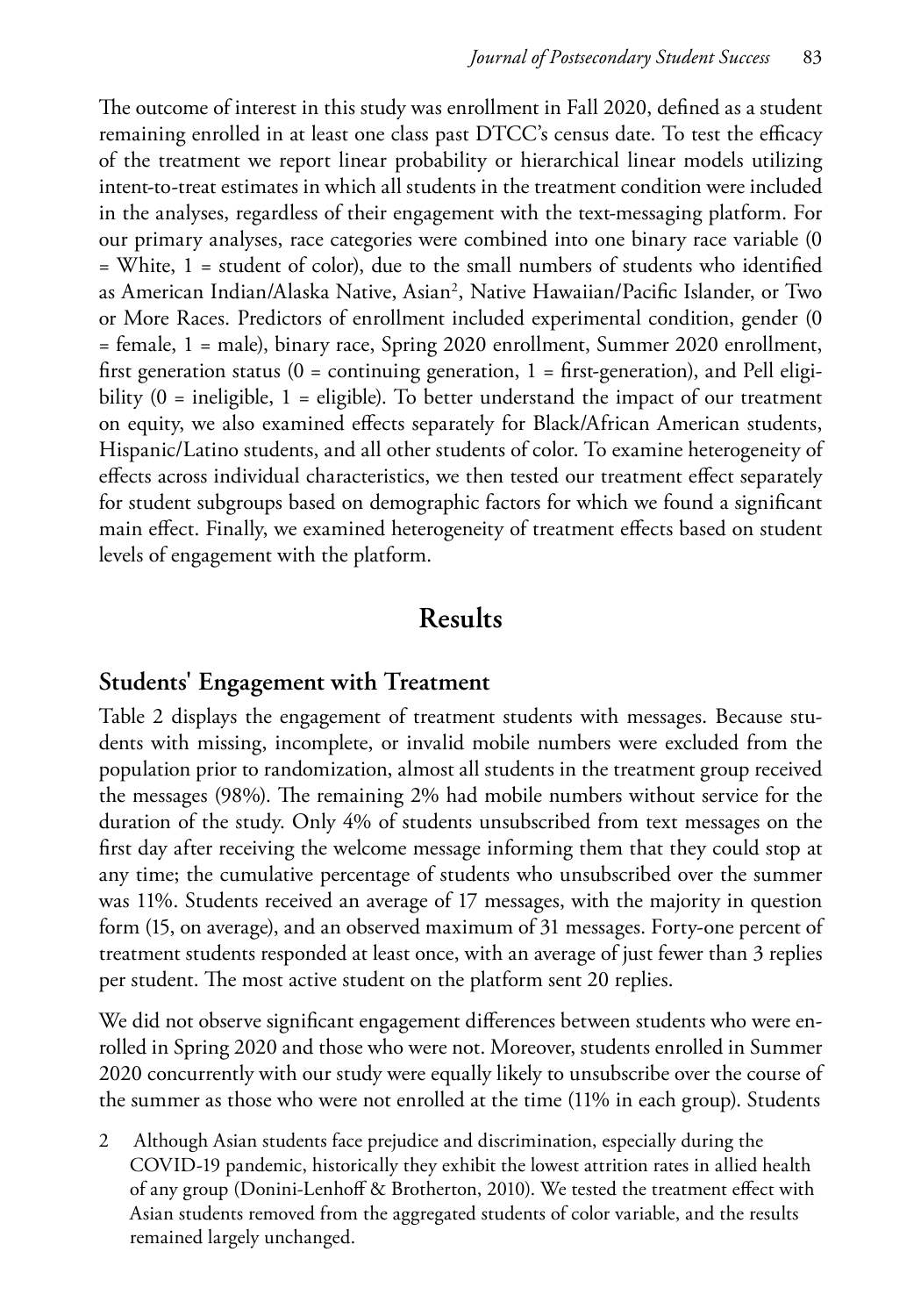enrolled in Summer 2020, however, were significantly more likely than other students to respond at least once (45% vs. 38%),  $\chi^2(1) = 6.62$ ,  $p < 0.05$ . Men were more likely than women to unsubscribe on the first day (7% vs. 3%),  $\chi^2(1) = 6.98$ ,  $p < 0.05$ , but otherwise were equally likely to unsubscribe over the course of the summer and to respond at least once.

Compared to White students, students of color were less likely to unsubscribe over the course of the summer (8% vs. 15%),  $\chi^2(1) = 18.88$ ,  $p < 0.001$ , and more likely to respond at least once (49% vs. 34%),  $\chi^2(1) = 18.52$ ,  $p < 0.001$ . Disaggregating these data revealed that Black/African American students were especially engaged, as they were most likely to respond at least once (51%) compared to White students (34%),  $\chi^2(1)$ = 28.93,  $p < 0.001$ , Hispanic/Latino students (39%),  $\chi^2(1) = 9.15$ ,  $p < 0.01$ , and other students of color (41%),  $\chi^2(1) = 3.50$ ,  $p = 0.06$ . Black/African American students were also less likely to unsubscribe both on the first day (2% vs. 5%),  $\chi^2(1) = 4.15$ ,  $p < 0.05$ , and over the course of the summer (7% vs. 15%),  $\chi^2(1) = 17.10$ ,  $p < 0.001$ , compared to White students. Hispanic/Latino students showed no other engagement differences compared to all other student groups. Other students of color were less likely than White students to unsubscribe over the course of the summer (7% vs. 15%),  $\chi^2(1)$  = 5.95, *p* < 0.05, and trended toward a higher likelihood of responding at least once (41% vs. 34%), but this was not significant.

*Table 2 on next page.*

# **Treatment Effects**

Linear probability models are presented in Table 3. We first examined the treatment effect (with significance and standard errors corrected in a hierarchical linear model with Spring 2020 enrollment entered as a random effect) and found that receiving messages improved Fall 2020 reenrollment by 3 percentage points compared to the control group rate of 71%. We also observed higher reenrollment among White students as compared to students of color (75% vs. 72%), women as compared to men (73% vs. 68%), and students enrolled in both the term prior to the study (Spring 2020; 76% vs. 61%), as well as the term concurrent to the study (Summer 2020; 88% vs. 62%). We next examined moderation by binary race, gender, spring enrollment, and summer enrollment. First-generation status and Pell eligibility were not significant predictors of Fall 2020 reenrollment for either the overall population or among any demographic subgroups, and were thus excluded from subsequent models.

In disaggregating the students of color variable, we found the same difference in Fall 2020 reenrollment of approximately 3 percentage points between White students and Black/African American students, Hispanic/Latino students, and other students of color, but these differences were not statistically significant due to the smaller sample sizes. Intergroup comparisons between Black/African American students, Hispanic/ Latino students, and other students of color revealed no significant main effects predicting reenrollment. Because of the suggestive mean differences when comparing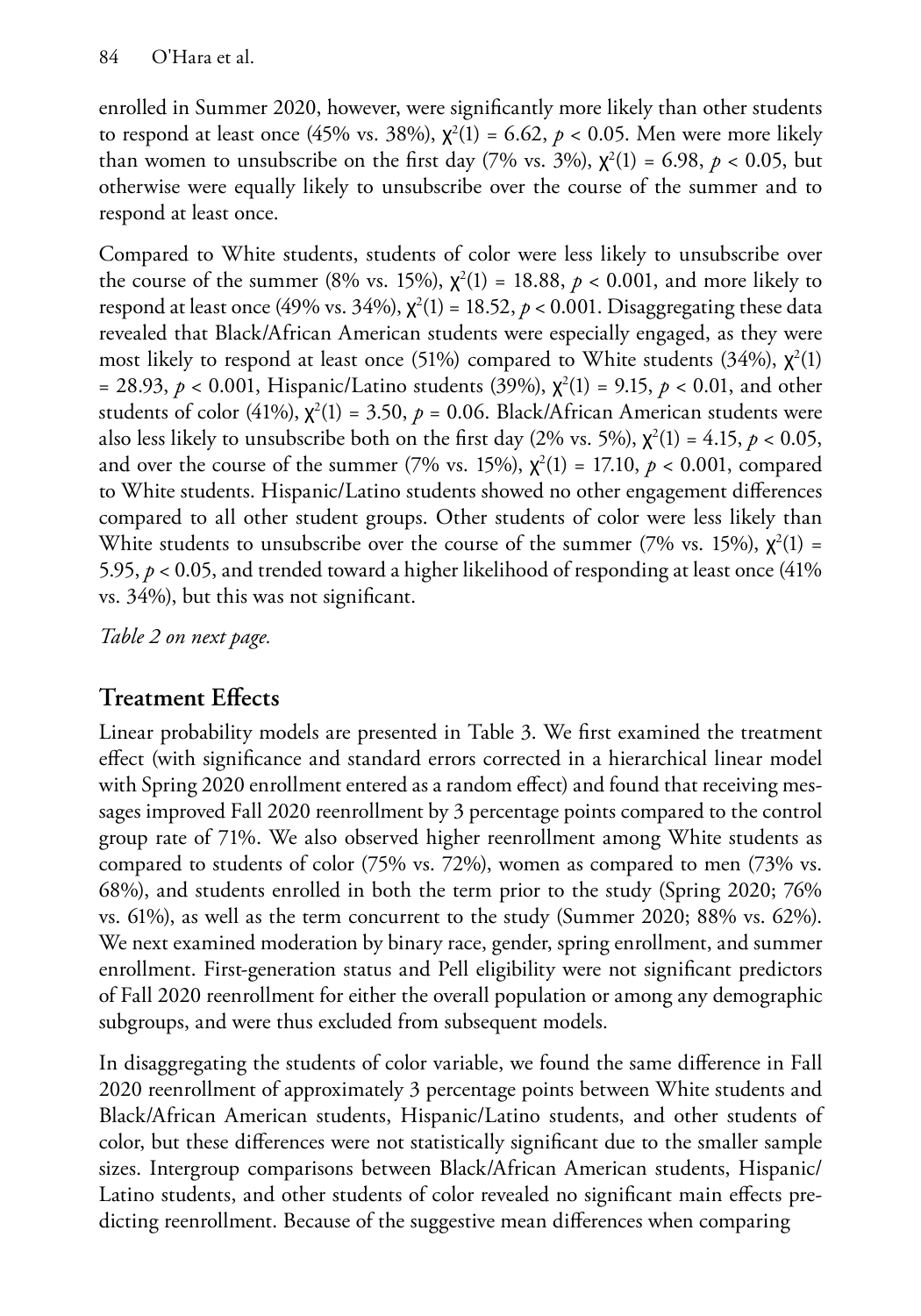| Table 2: Student Engagement with Text Messages                                      |                    |                           |                                      |                                       |                                           |                                            |                               |                                              |
|-------------------------------------------------------------------------------------|--------------------|---------------------------|--------------------------------------|---------------------------------------|-------------------------------------------|--------------------------------------------|-------------------------------|----------------------------------------------|
|                                                                                     | Number in<br>Group | Received<br>%<br>Messages | Messages<br>Number of<br>per Student | Number of<br>per Student<br>Questions | Replied to<br>Messages at<br>Least Once % | Average<br><b>Responders</b><br>Replies by | (first day %)<br>Unsubscribed | (cumulative<br>$\mathscr{E}$<br>Unsubscribed |
| Treatment<br>dnon-                                                                  | 1,649              | .98                       | 17.69                                | 14.98                                 | $\ddot{41}$                               | 2.87                                       | .04                           |                                              |
| <b>Spring Enrolled</b>                                                              | $1,371$            | .98                       | 17.75                                | 15.03                                 | :41                                       | $2.82\,$                                   | 53                            | $\overline{C}$                               |
| rolled<br>Not Spring En-                                                            | 278                | $\mathcal{S}$             | 17.42                                | 14.70                                 | $\ddot{41}$                               | 3.10                                       | 0 <sup>5</sup>                | $\pm 1$                                      |
| Summer Enrolled                                                                     | 720                | $-98$                     | 17.60                                | 15.00                                 | $45*$                                     | 3.11                                       | .03                           |                                              |
| Not Summer<br>Enrolled                                                              | 929                | .98                       | 17.76                                | 14.95                                 | $.38*$                                    | 2.65                                       | $.04\,$                       |                                              |
| <b>Men</b>                                                                          | 251                | $\mathcal{S}$             | 17.02                                | 14.37                                 | 37                                        | 2.57                                       | $-07^*$                       | $\ddot{3}$                                   |
| Women                                                                               | 1,391              | $-98$                     | 17.29                                | 14.74                                 | $\ddot{41}$                               | 2.55                                       | $.03*$                        |                                              |
| Student of color<br>(aggregated)                                                    | 895                | .98                       | 17.70                                | 15.10                                 | $.45***$                                  | 2.53                                       | .03                           | $^{***80}$                                   |
| American<br>Black/African                                                           | 502                | 38                        | 17.92                                | 15.31                                 | $.51***$                                  | 2.70                                       | $.02*$                        | $.07***$                                     |
| Hispanic/Latino                                                                     | 254                | $-98$                     | 17.32                                | 14.76                                 | 39                                        | 2.42                                       | 04                            |                                              |
| color<br>Other student of                                                           | 139                | $\mathcal{S}$             | 17.55                                | 14.98                                 | $\ddot{41}$                               | 1.93                                       | .03                           |                                              |
| <b>White</b>                                                                        | 728                | 66                        | 16.99                                | 14.16                                 | $.34***$                                  | 2.57                                       | $.05*$                        | $.15***$                                     |
| Note. *p<.05, **p<.01, ***p<.001. Chi-squared tests used to test group differences. |                    |                           |                                      |                                       |                                           |                                            |                               |                                              |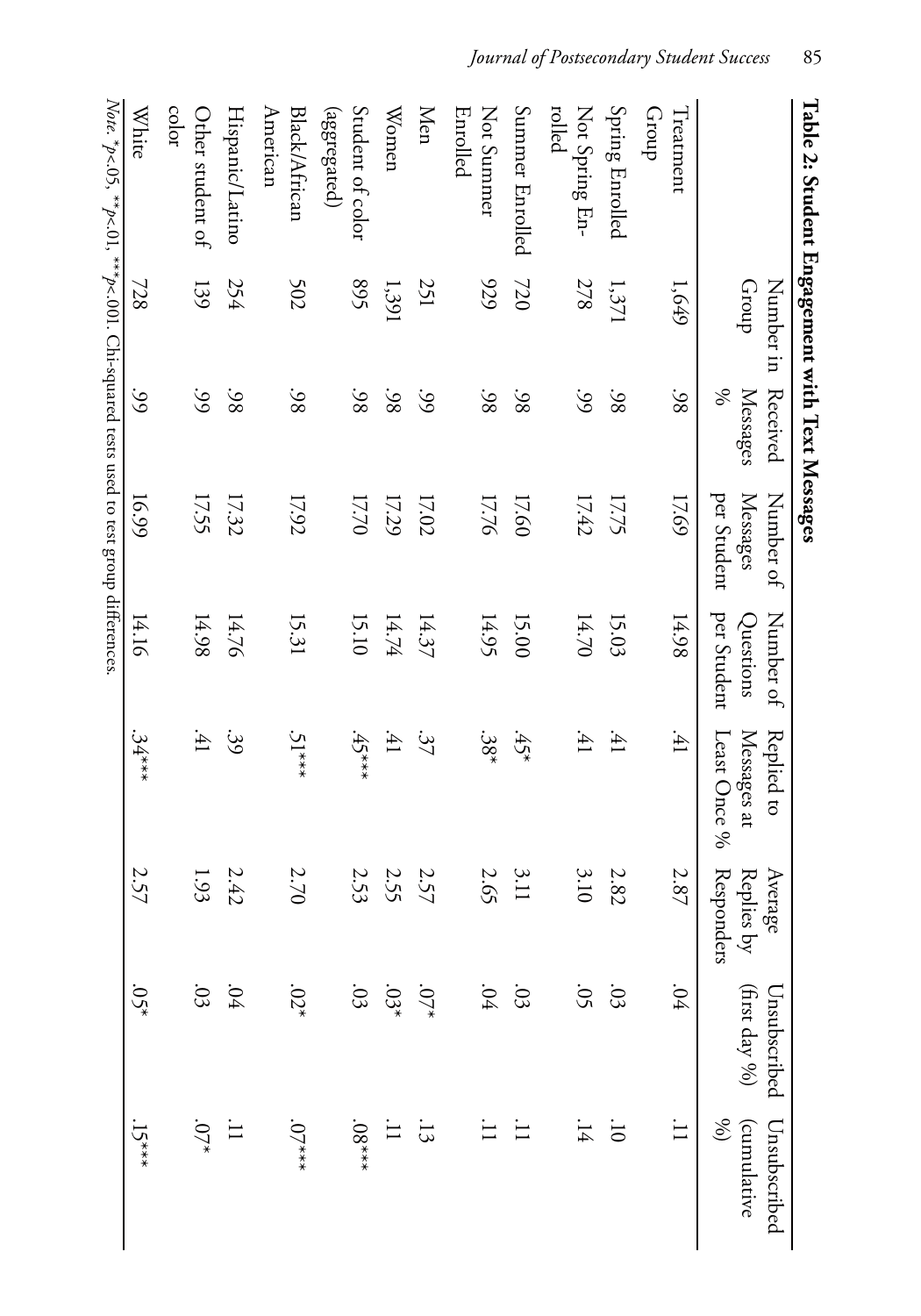Black/African American, Hispanic/Latino, and other students of color with White students, and the academic inequities historically found based on race and ethnicity (Donini-Lenhoff & Brotherton, 2010; Pryjmachuk et al., 2009), we also examined moderation of the treatment effect separately for Black/African American students, Hispanic/Latino students, and all other students of color (each remaining racial category was too small to examine alone).

|                                  | (1)                |
|----------------------------------|--------------------|
| Variable                         | Linear Probability |
|                                  |                    |
| Intervention ( $N = 3,299$ )     |                    |
| <b>Treatment Effect</b>          | $.034*(.079)$      |
| Control Mean                     | .713               |
| Race Binary ( $N = 3,233$ )      |                    |
| <b>Students of Color</b>         | $-.032*(.016)$     |
| <b>White Students</b>            | .748               |
| Black/White $(N = 2,469)$        |                    |
| <b>Black</b>                     | $-.034(.018)$      |
| White                            | .748               |
| Hispanic/Black ( $N = 1,489$ )   |                    |
| Hispanic                         | .001(.025)         |
| <b>Black</b>                     | .713               |
| Hispanic/White $(N = 1,972)$     |                    |
| Hispanic                         | $-.032(.023)$      |
| White                            | .748               |
| Other Race/White ( $N = 1,744$ ) |                    |
| Other Race                       | .028(.011)         |
| White                            | .748               |
| Other Race/Black ( $N = 1,261$ ) |                    |
| Other Race                       | .006(.031)         |
| <b>Black</b>                     | .713               |
| Table 3 continued on next page.  |                    |

| Table 3: Main Effects of Treatment and Individual Factors on Fall 2020 |  |
|------------------------------------------------------------------------|--|
| Reenrollment                                                           |  |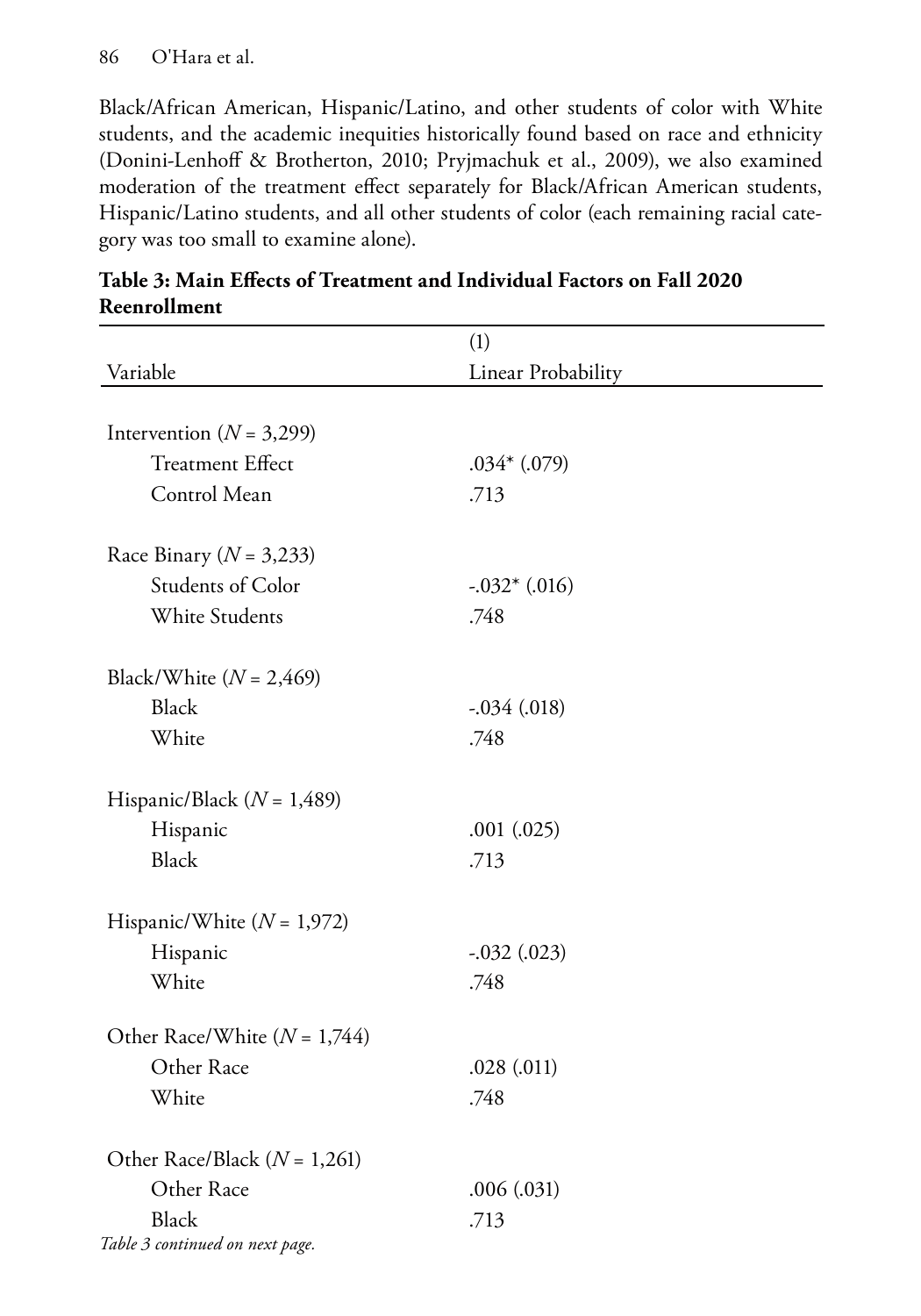| Other Race/Hispanic (N = 764)          |                    |
|----------------------------------------|--------------------|
| Other Race                             | .004(.034)         |
| Hispanic                               | .716               |
| Gender $(N = 3,289)$                   |                    |
| Male                                   | $-.055*$ $(.023)$  |
| Female                                 | .738               |
| First Generation ( $N = 3,299$ )       |                    |
| <b>First Generation</b>                | .011(.016)         |
| <b>Continuing Generation</b>           | .727               |
| Pell Eligible $(N = 3,299)$            |                    |
| Eligible                               | $-.001(.016)$      |
| Not Eligible                           | .731               |
| Spring 2020 Enrollment ( $N = 3,299$ ) |                    |
| Enrolled                               | $.142***$ $(.022)$ |
| Not Enrolled                           | .614               |
| Summer 2020 Enrollment $(N = 3,299)$   |                    |
| Enrolled                               | $.259***$ $(.014)$ |
| Not Enrolled                           | .619               |
|                                        |                    |

*Note*. Robust standard errors in parentheses, for all but intervention (HLM, standard errors). \**p*<.05; \*\**p*<.01; \*\*\**p*<.001. Students who were not enrolled in Spring 2020 were enrolled in Fall 2019, but do not comprise the entirety of the Fall 2019 enrolled in our population (as students could be enrolled in both terms).

### **Heterogeneity of Treatment Effects: Individual Differences**

We next examined simple effects separately for each of the demographic variables for which we found significant (or nearly significant) impact on Fall 2020 reenrollment: gender, binary race, Black/African American students, Hispanic/Latino students, all other students of color, Spring 2020 enrollment, and Summer 2020 enrollment (see Table 4). As illustrated in Figure 1A, we found a significant effect for men, such that those who received treatment reenrolled at a rate 11 percentage points higher than the control group rate of 63%. Treatment did not have a significant impact for women, who reenrolled at a base rate of 73%. Our treatment, therefore, eliminated the expected gap in enrollment between men and women in this pre-allied health population (Pryjmachuk et al., 2009).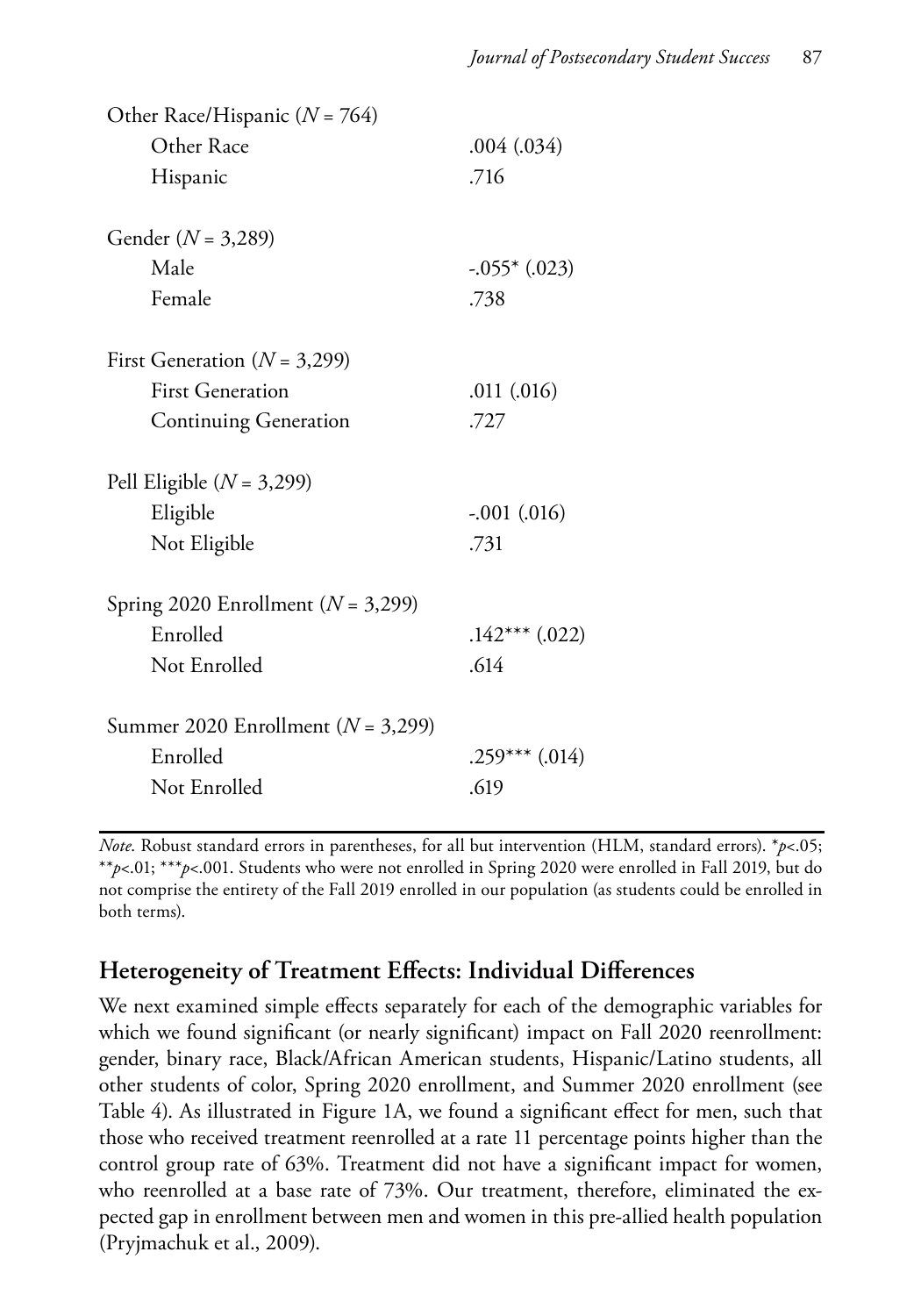|                                       | (1)                |
|---------------------------------------|--------------------|
| Variable                              | Linear Probability |
|                                       |                    |
| Gender                                |                    |
| Male $(N = 487)$                      |                    |
| <b>Treatment Effect</b>               | $.110*(.042)$      |
| Control Mean                          | .627               |
| Female $(N = 2,802)$                  |                    |
| <b>Treatment Effect</b>               | $-.023(.017)$      |
| Control Mean                          | .727               |
| Race                                  |                    |
| All Students of Color ( $N = 1,757$ ) |                    |
| <b>Treatment Effect</b>               | $.052*(.022)$      |
| Control Mean                          | .689               |
| Black/African-American ( $N = 993$ )  |                    |
| <b>Treatment Effect</b>               | $.071*$ $(.029)$   |
| Control Mean                          | .678               |
| Hispanic/Latino ( $N = 496$ )         |                    |
| <b>Treatment Effect</b>               | .018(.041)         |
| Control Mean                          | .707               |
| Other Students of Color ( $N = 268$ ) |                    |
| <b>Treatment Effect</b>               | .043(.055)         |
| Control Mean                          | .698               |
| White Students ( $N = 1,476$ )        |                    |
| <b>Treatment Effect</b>               | .015(.023)         |
| Control Mean                          | .741               |

#### **Table 4: Treatment Effects on Fall 2020 Reenrollment among Student Subgroups**

*Table 4 continued on next page.*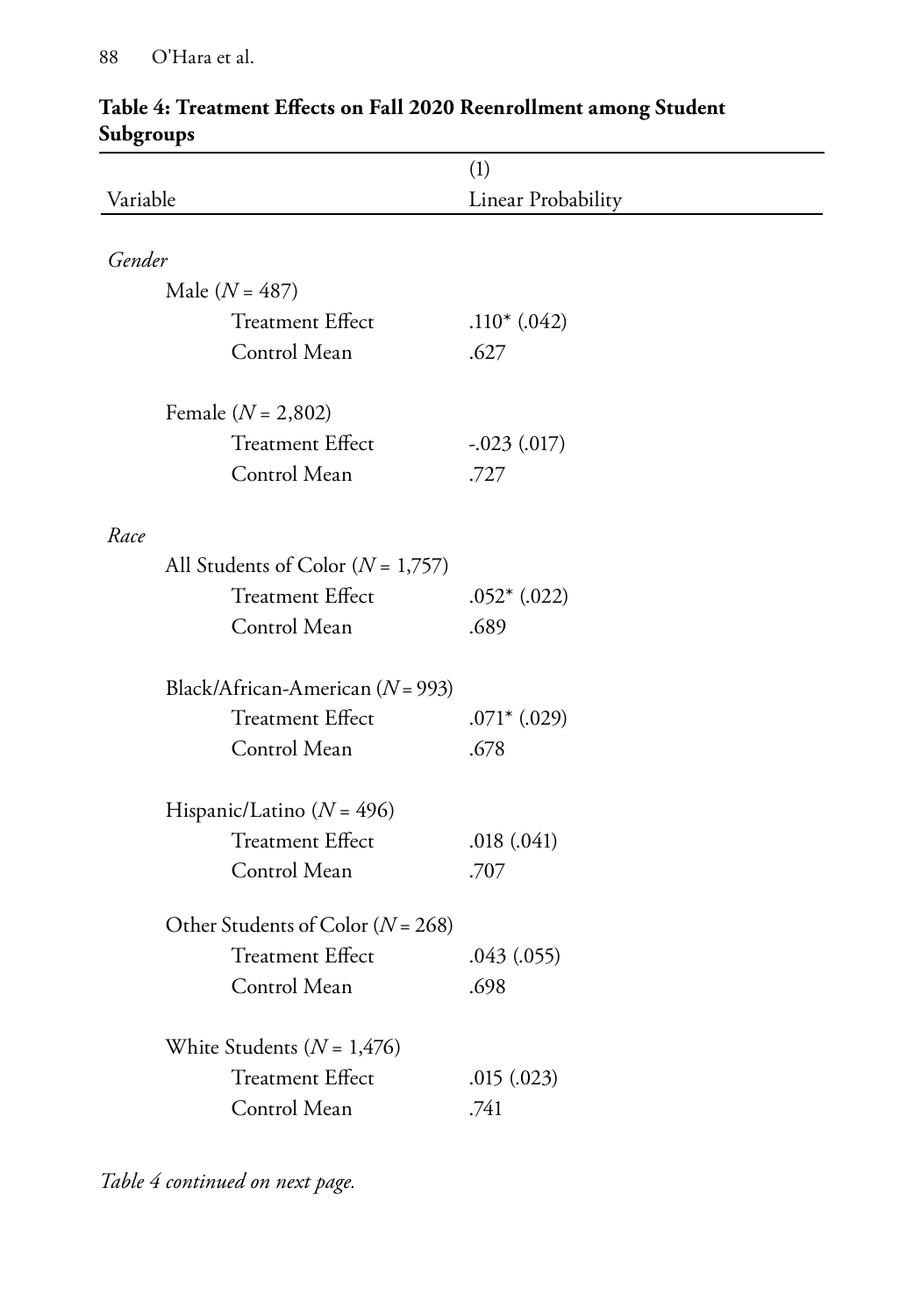| <b>Spring Enrollment</b>          |                    |
|-----------------------------------|--------------------|
| Spring Enrolled $(N = 2,709)$     |                    |
| <b>Treatment Effect</b>           | .009(.017)         |
| Control Mean                      | .751               |
| Not Spring Enrolled ( $N = 590$ ) |                    |
| <b>Treatment Effect</b>           | $.132***$ $(.040)$ |
| Control Mean                      | .551               |
| Summer Enrollment                 |                    |
| Summer Enrolled $(N = 1,422)$     |                    |
| Treatment Effect                  | .023(.017)         |
| Control Mean                      | .866               |
| Not Summer Enrolled $(N = 1,877)$ |                    |
| <b>Treatment Effect</b>           | .038(.022)         |
| Control Mean                      | .600               |

*Note.* Robust standard errors in parentheses. \**p*<.05; \*\**p*<.01; \*\*\**p*<.001. Students who were not enrolled in Spring 2020 were enrolled in Fall 2019, but do not comprise the entirety of the Fall 2019 enrolled in our population (as students could be enrolled in both terms).

The treatment also disproportionately benefited all students of color when examined together, who reenrolled at a rate 5 percentage points higher than the control group rate of 68%. Disaggregating students of color, however, we found that the treatment primarily benefited Black/African American students who reenrolled at a rate 7 percentage points higher than the control group rate of 68% (see Figure 1B). Similar to the treatment effect for men, we eliminated the gap in Fall 2020 reenrollment between White and Black/African American students observed in the control condition, which reflected inequities in persistence seen historically (Donini-Lenhoff & Brotherton, 2010; Pryjmachuk et al., 2009). Other students of color in the treatment group reenrolled at a rate 4 percentage points higher than the control group rate of 70%, although this result was marginally significant owing to the smaller sample. White students and Hispanic/Latino students, however, showed no gains in reenrollment from treatment.

Finally, among students who were not enrolled in Spring 2020—but who had been enrolled in Fall 2019—those who experienced the treatment returned for Fall 2020 at a rate 13 percentage points higher than the control group rate of 55% (see Figure 1C). Although we observed a difference of nearly 4 percentage points in the hypothesized direction between treatment and control groups among students who were enrolled in Summer 2020, this difference failed to reach statistical significance.

*Figure 1 on next page.*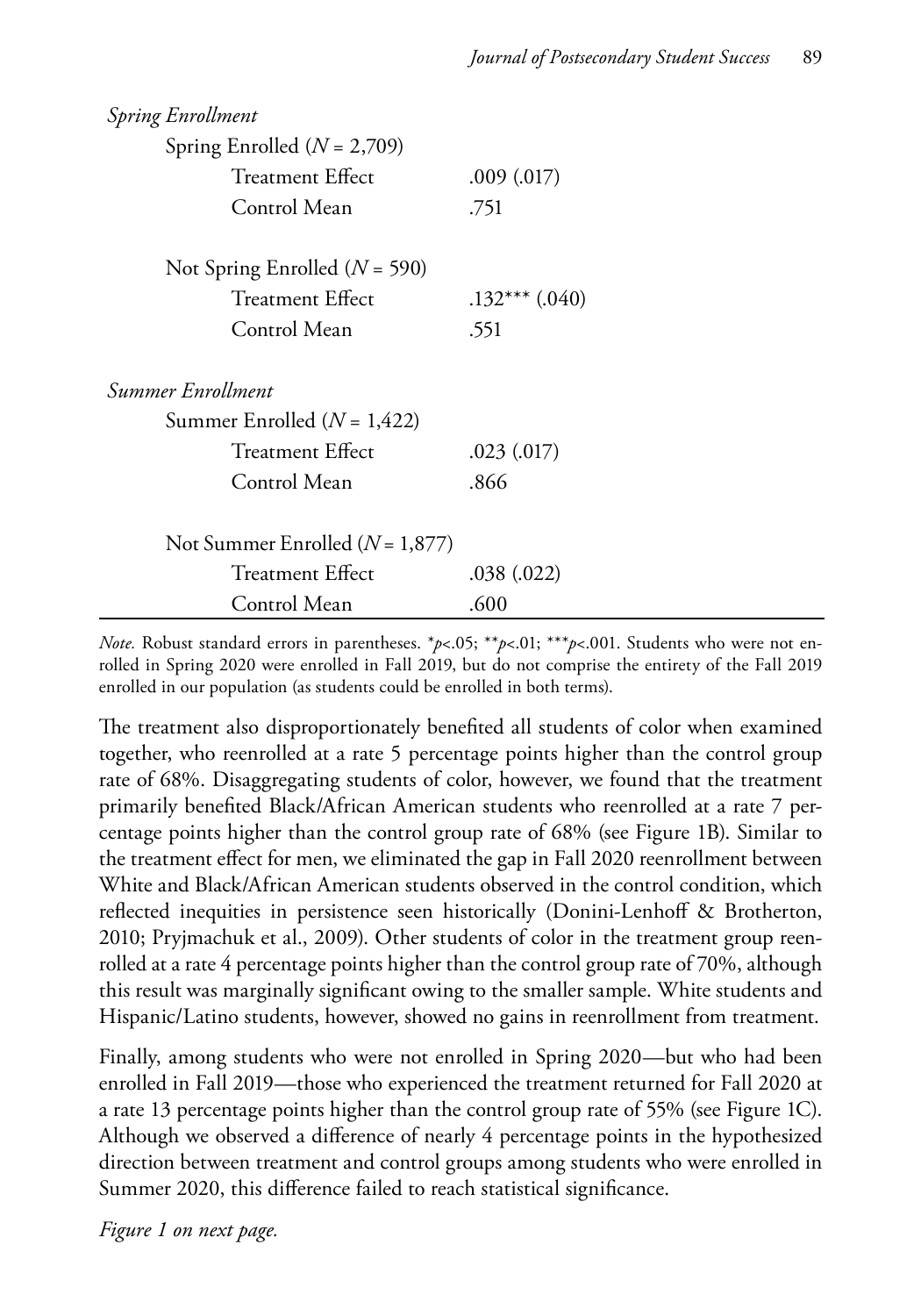



*Figure 1 continued on next page.*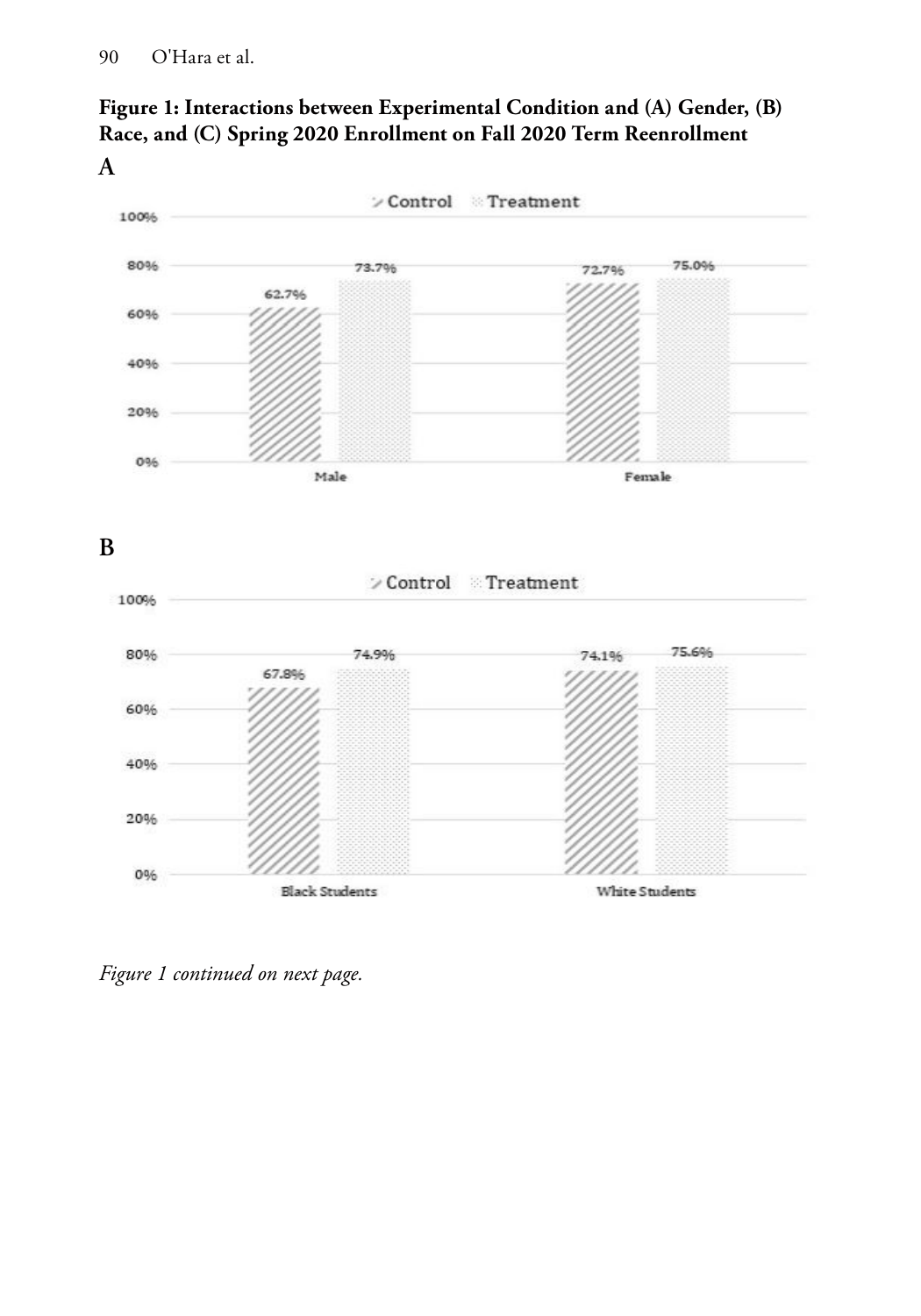

*Note*. Students who were not enrolled in Spring 2020 were enrolled in Fall 2019, but do not comprise the entirety of the Fall 2019 enrolled in our population (as students could be enrolled in both terms).

#### **Heterogeneity of Treatment Effects: Student Engagement**

To explore heterogeneity of effects based on student engagement, we divided treatment students into three groups based on the dose of treatment received (O'Hara & Sparrow, 2019): students who received no treatment (i.e., unsubscribed on the first day; n = 60), those who received partial treatment (i.e., students who received some messages but unsubscribed at some point during the study;  $n = 117$ ), and those who received full treatment (i.e., students who remained subscribed for the duration of the study; n = 1,443). We further subdivided the full treatment group into those who never responded to a message ( $n = 809$ ) and those students who responded at least once ( $n =$ 634). Because only 30 students unsubscribed after responding at least once, we did not subdivide those students in a similar fashion.

Students who received no treatment reenrolled for Fall 2020 at a rate 8 percentage points lower than the control group mean of 71%, although this finding lacked power to reach statistical significance. Reenrollment among students who received partial treatment (70%), as well those who received full treatment but did not respond (73%), did not significantly differ from the control group. Students who received the full treatment and responded at least once, however, enrolled at a rate 7 percentage points higher than the control group,  $t(2283) = 3.32$ ,  $p < .001$ . These results dovetail with our findings on racial equity, in which Black/African American students were the most engaged with the platform and accrued the largest benefits in terms of Fall 2020 reenrollment.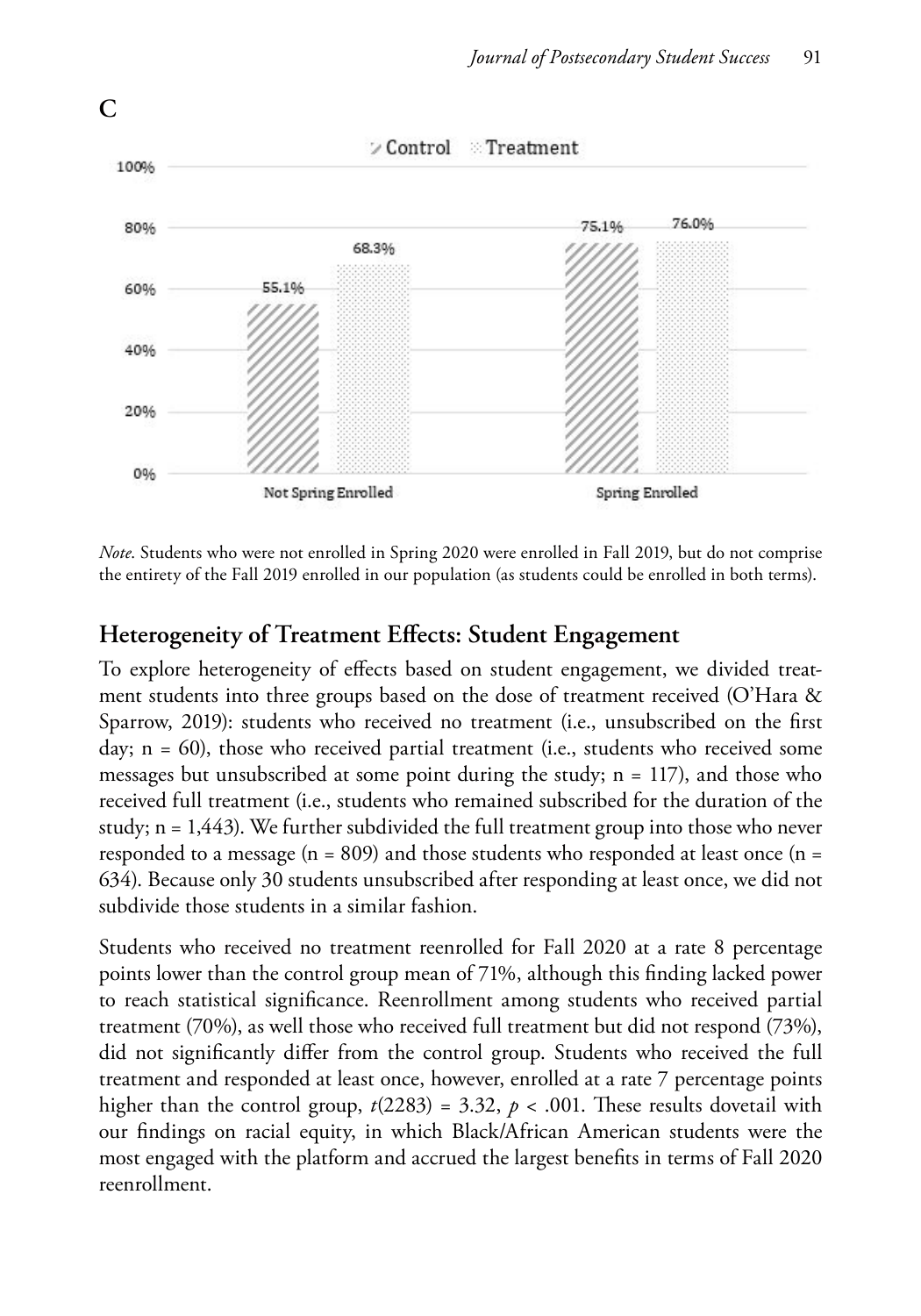# **Discussion and Implications**

Our study adapted and combined three values-based interventions—values affirmation, goal congruence, and utility values—to support reenrollment among community college pre-allied health students, a key population for addressing growing workforce shortages in nursing and other skilled health professions (U.S. DHHS, 2017, 2019). We targeted students across Delaware's statewide community college system, and delivered our treatment via an interactive text-messaging platform, Persistence Plus. Overall, treated students reenrolled at higher rate than the control group, with those who had not been enrolled at DTCC in Spring 2020 more likely to return. Perhaps even more important, the treatment produced gains among men and Black/African American students, groups who face myriad barriers to entry, take longer to complete nursing and allied health programs, and are more likely to withdraw (Donini-Lenhoff & Brotherton, 2010; Hodges et al., 2017; Pryjmachuk et al., 2009).

Models of community college retention may provide a framework for understanding why these values-based interventions motivated students to persist. "Socio-academic integrative moments," for instance, have been identified as key to community college retention (Deil-Amen, 2011). These moments, which can occur between students and faculty, staff, or peers, and either in or out of the classroom, boost students' perceptions of warmth, supportiveness, and approachability attributed to their college; enhance their sense of belonging, identity, and competence; and improve their strategies around goal attainment. Although conceptualized as moments that occur interpersonally, our treatment may have reproduced elements of socio-academic integration digitally, which may be especially useful in the context of online learning. The proactive nature of the treatment, as well, may have increased impact by reducing the burden on students to self-identify a need for help and providing immediate response (Chan et al., 2019).

Finally, the impact of such interventions may be especially great for underrepresented students who perceive them as providing "validation" (Rendón, 1994). Retention of underrepresented students often requires validating interpersonal experiences that quell their self-doubt; again, these exercises may have reproduced elements of validation digitally during a period of physical disconnect from faculty, advisors, and peers. Although the absence of effects for Hispanic/Latino and other students of color could be attributed to insufficient power, the different engagement patterns and outcomes amongst these groups raise questions about whether values-based interventions must be culturally appropriate. Future research should explore the impact of tailoring these kinds of interventions to student groups beyond blanket categories such as students of color or first-generation.

# **Using Values-based Interventions to Address Healthcare Labor Shortages**

Community colleges have a pivotal role to play in public health by addressing growing shortages of nursing and other healthcare professionals (Falatah, 2021; Willgerodt et al., 2018; Xu et al., 2020). Moreover, colleges' retention practices impact equity within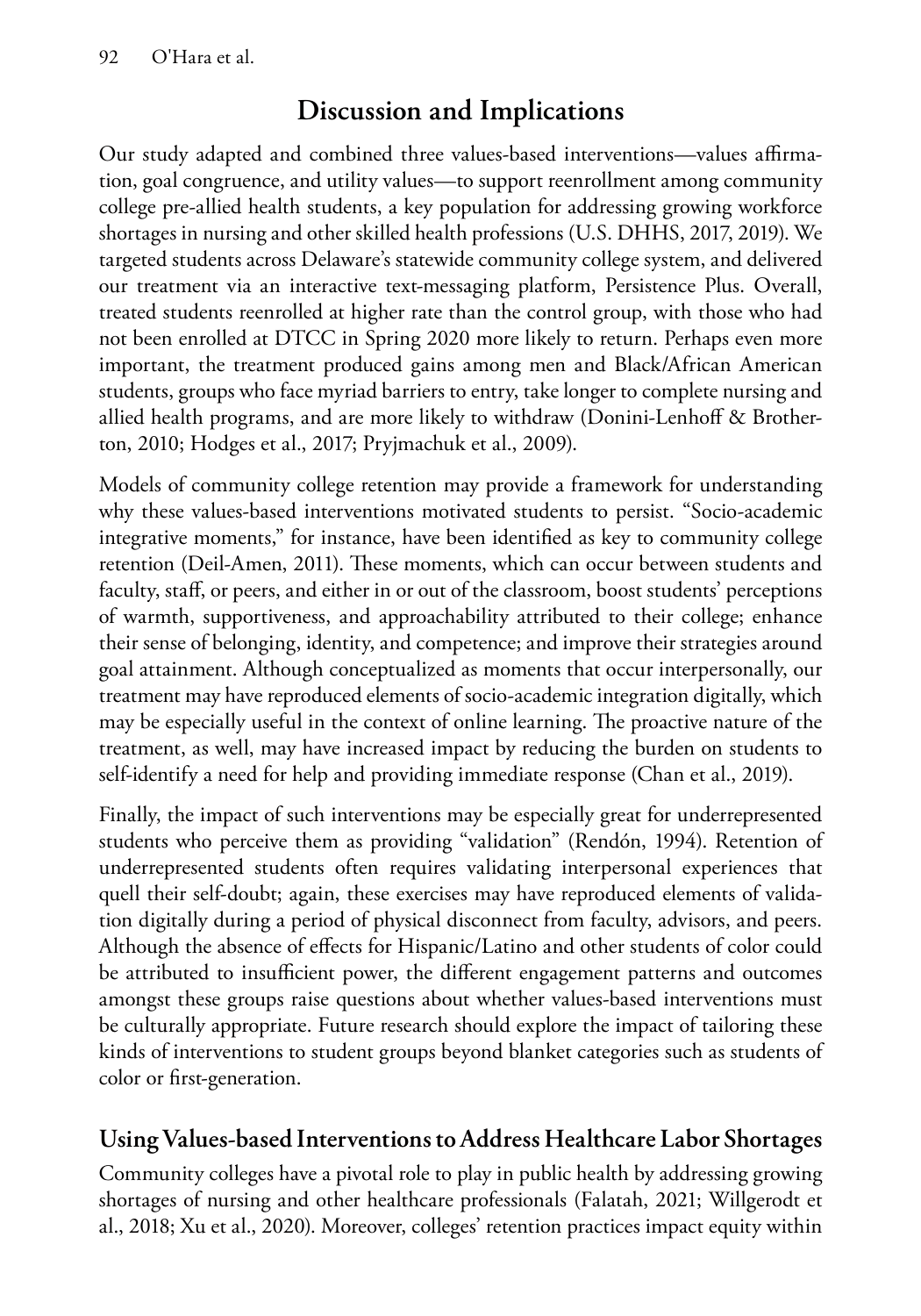the healthcare field. Increasing skills and opportunities for people of color not only provides a path out of the lowest-paying healthcare professions (Snyder et al., 2015), but may also benefit communities of color by reducing healthcare discrimination and improving public health (Phillips & Malone, 2014; Wilbur et al., 2020). Moreover, better support for men, who face numerous barriers to entry into nursing and allied health professions (Hodges et al., 2017), will help to further reduce workforce gaps. Community college leaders should, therefore, consider values-based interventions in their enrollment, retention, and equity strategies. Although the utility of these exercises as in-class or online assignments is clear (e.g., Harackiewicz et al., 2014; Miyake et al., 2010), our research suggests digital media, such as texting, may be a more scalable and engaging way to deliver these interventions (O'Hara & Sparrow, 2019). Moreover, digital media provide more flexibility to customize messages based on student data and responses.

Our results also indicate that values-based interventions benefit students who have stopped out of college, not just those currently enrolled. Although most prior studies of text message interventions have targeted college-intending high school seniors or currently enrolled college students (e.g., Castleman & Page, 2015, 2016; O'Hara & Sparrow, 2019; Page & Gehlbach, 2017; see Ortagus et al., 2021, for an exception), we found that our treatment increased reenrollment by 13 percentage points when students had stopped out prior, as opposed to only 4 percentage points when they had been recently enrolled. As community college enrollments have fallen almost 15% since the onset of the COVID-19 pandemic (National Student Clearinghouse, 2021), severely undercutting tuition revenue and keeping colleges understaffed, boosting enrollments back to pre-pandemic levels may be key to ensuring continued student success. Moreover, reenrolling students with prior credits ("comebackers"; Sheffer et al., 2020) is perhaps the most efficient way to improve individuals' economic prospects and fill vacant healthcare positions.

#### **Contributions to Research on Values-based Interventions**

Values-based interventions have increased college students' interest in science, intentions to major in science and enter into a science career, and persistence in science pathways (e.g., Diekman et al., 2017; Harackiewicz et al., 2015; Hulleman et al., 2017; Miyake et al., 2010). However, evidence is limited whether these brief interventions work with students outside of traditional laboratory courses (i.e., biology and physics) and in community colleges. Previously, both a values affirmation and utility value intervention delivered to community college students produced mixed results (Canning et al., 2019; Tibbetts et al., 2018), suggesting that students may not face the same barriers at community colleges that they do at four-year institutions, such as stereotype threat and cultural mismatch (Steele, 1997; Stephens et al., 2012). Our results reaffirm evidence that these types of interventions can boost community college reenrollment (O'Hara & Sparrow, 2019). Future research should consider these kinds of psychosocial interventions within existing frameworks of community college retention, such as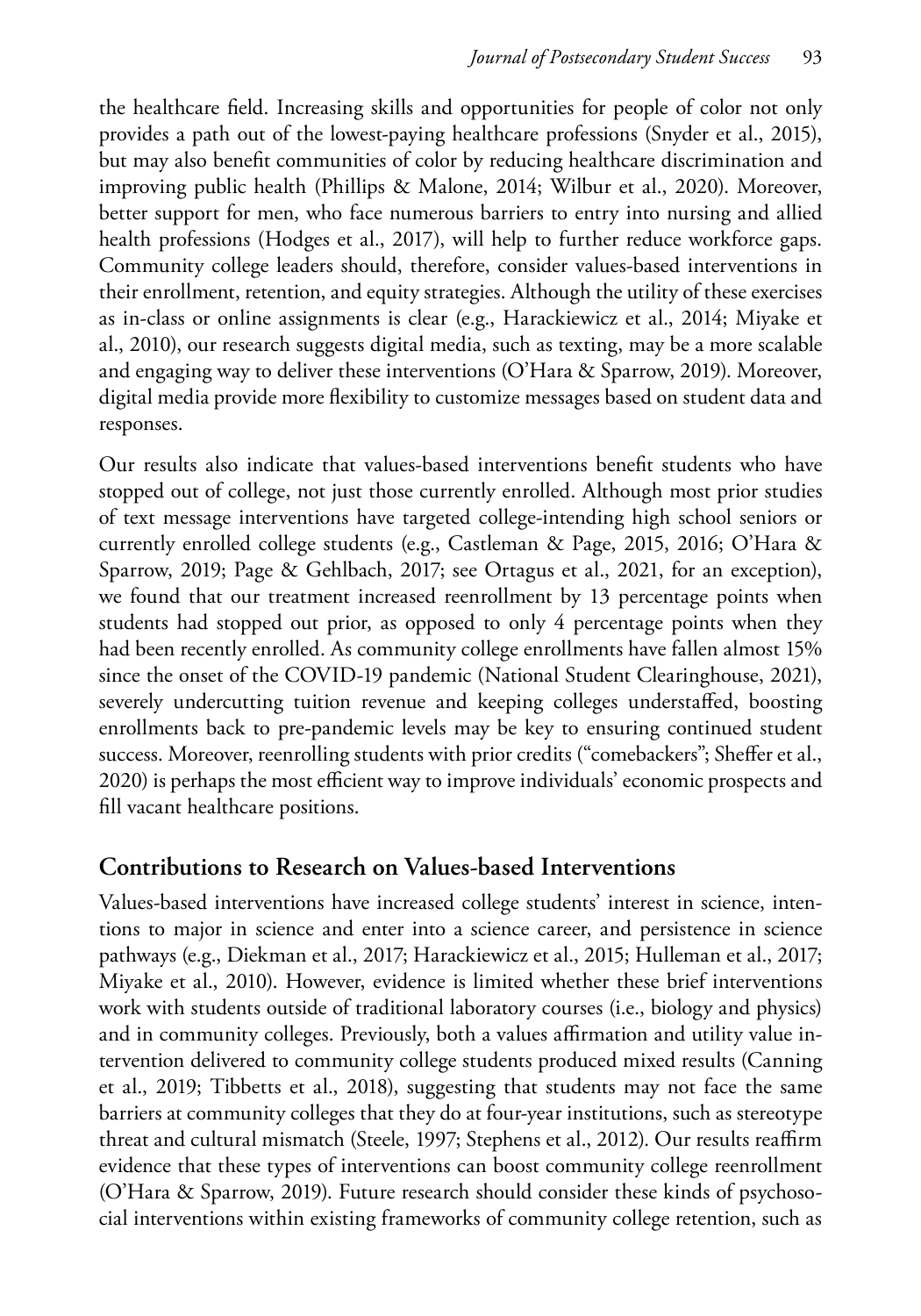socio-academic integrative moments and validation theory (Deil-Amen, 2011; Rendón, 1994). Better synthesis of these literatures would provide numerous opportunities for learning, such as understanding when, why, and for whom values-based interventions improve outcomes, and designing new ways to foster validation and integration, even during challenging times such as a pandemic.

Our study also suggests a framework for scaling behavioral science interventions that does not sacrifice the personalization characteristic of successful, small-scale "nudging" (e.g., Castleman & Page, 2015, 2016; Page & Gehlbach, 2017). Recent attempts to scale nudge interventions nationwide have not significantly impacted student behavior (Avery et al., 2021; Bird et al., 2021). Several explanations have been offered as to why these efforts have not worked, including a reliance on one-way messaging (when hiring staff to reply to students is cost-prohibitive), a lack of personalized information, a lack of trust between the student and the sender, increased noise due to the proliferation of text-based campaigns and supports, and improved student services provided by high schools, colleges, and non-profit organizations that have closed the information and support gaps that these interventions once helped to fill (Castleman, 2021).

We contend that our "local" approach to scaling (Bird et al., 2021) addresses several of these challenges. First, partnering with an integrated, statewide community college system reduced heterogeneity in campus attributes and allied health program design, thereby allowing personalization of messages to both local context and student characteristics (e.g., program or major, enrollment status) without excessive burden placed on intervention designers or college staff. This approach also meant messages came from a trusted source, DTCC. Second, technology that parses student responses using natural language processing and appropriately replies reduces need for additional staff to manage a texting campaign, and can reduce burden on existing staff by automating the answering of students' basic informational questions. Finally, there is no changing the fact that students receive more text messages than ever before. We believe, however, that interactive, supportive, and evidence-based messages are welcomed by students in need of extra encouragement, especially during the COVID-19 pandemic, given the positive feedback that several students texted to us at the end of the study. To share one such sentiment, "thank you so much!! the del tech support is always available, prompt with responses, very helpful, and alleviates the anxieties i have if i need a question answered immediately. thank you guys for all that you do!".

# **Limitations and Future Research**

Several limitations to this research are worth noting. First, we only measured reenrollment past the DTCC census date for Fall 2020, mere weeks after the end of treatment. Although values affirmation and utility value interventions have produced significant impacts months to years later (Hecht et al., 2019; Layous et al., 2017; Tibbetts et al., 2016), we do not yet know whether text-based interventions produce similarly long-lasting effects, nor whether effects last among our community college and allied health populations. Second, we were unable to confirm whether reenrolled participants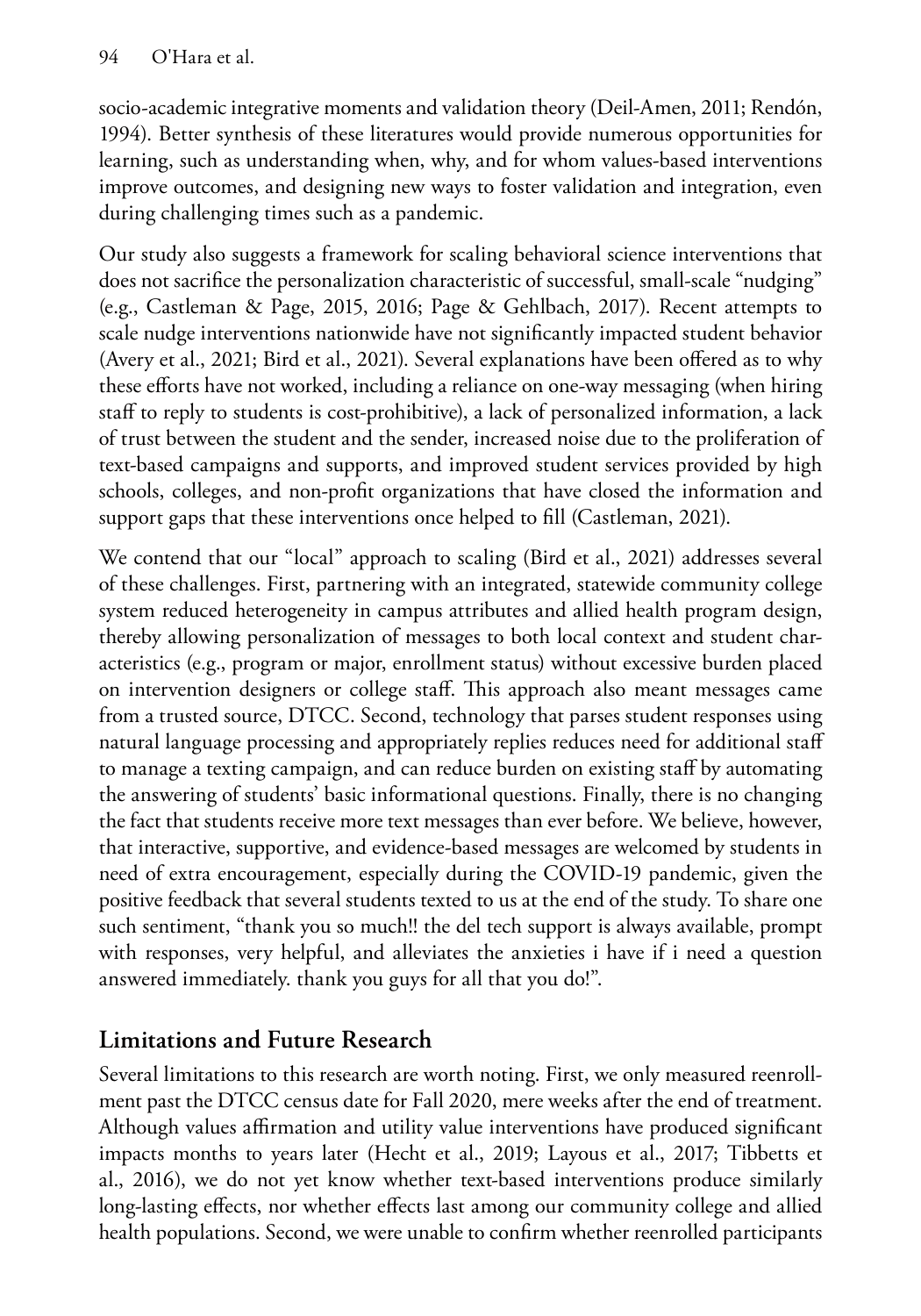continued on the allied health track. Although increasing reenrollment is a win for both students and DTCC, keeping students motivated to enter into healthcare professions is necessary for addressing the aforementioned labor and equity gaps. Third, our control group received business as usual support from DTCC. A more stringent test would compare our treatment to a placebo-like text message program, perhaps comprised of one-way informational messages. Likewise, our treatment combined three different values-based interventions with messages about registration and student resources. Given our omnibus approach, we cannot determine whether these components had additive effects, synergistic effects, or whether some had no effect at all. Future experiments could isolate the various components to determine the efficacy of translating these values-based interventions to text messages, as well as measure theoretically meaningful mediators, such as college belonging, identity, and competence (Deil-Amen, 2011). Finally, our experiment conceptually replicated an earlier STEM intervention (O'Hara & Sparrow, 2019), but with a few key differences in results: a larger impact of the intervention on students who had stopped out, as opposed to concurrently enrolled students, and impact only for students who responded to the messages, as opposed to all treated students. Given that applying values-based interventions to community college populations is in its nascent stages, other researchers should test these strategies with other student groups to understand the relevant boundary conditions for when, where, and for whom these interventions improve academic persistence and performance.

#### **Conclusion**

New approaches to enrollment and retention within nursing and allied health programs are needed to address significant and growing workforce shortages, as well as equity gaps. Values-based interventions delivered via interactive text messages improved persistence among community college pre-allied health students. Effects were strongest amongst underrepresented students (men and Black/African American students) and when students had not been enrolled the semester prior to treatment. These behavioral science strategies should be employed by community college practitioners to improve persistence among their nursing and allied health students, remedy healthcare workforce needs, and increase educational and professional equity within these fields.

#### **Acknowledgments**

Our thanks go to Melissa Rakes and Amber King at Delaware Technical Community College for their help with study design and implementation, and to the rest of the team at Persistence Plus for their essential contributions.

# **References**

Abdalla, M., Chiuzan, C., Shang, Y., Ko, G., Diaz, F., Shaw, K….Shechter, A. (2021). Factors associated with insomnia symptoms in a longitudinal study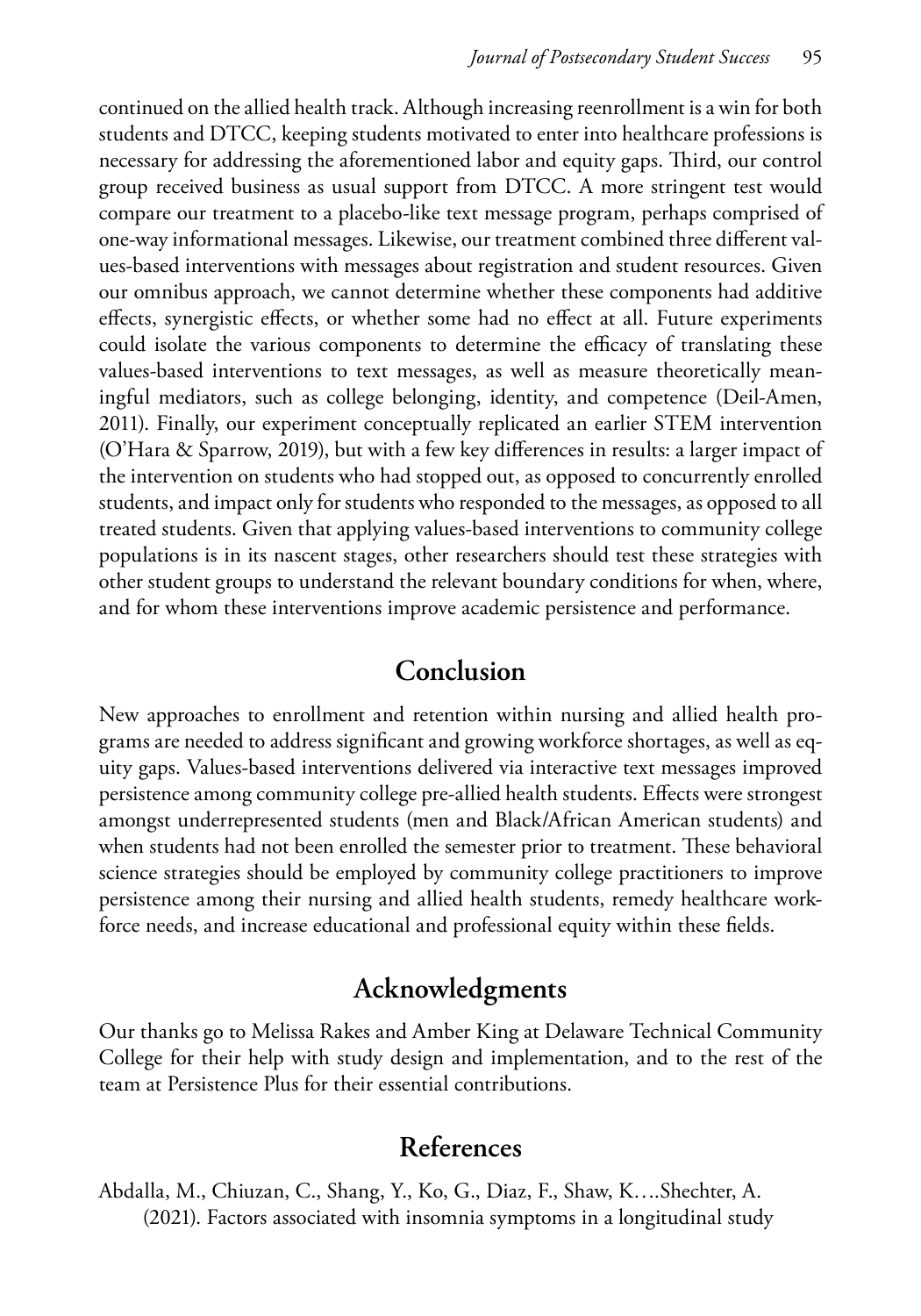among New York City healthcare workers during the COVID-19 pandemic. *International Journal of Environmental Research and Public Health, 18* (17), 8970. https://doi.org/10.3390/ijerph18178970

- Avery, C., Castleman, B. L., Hurwitz, M., Long, B. T., & Page, L. C. (2021). Digital messaging to improve college enrollment and success. *Economics of Education Review, 84*, 102-170. https://doi.org/10.1016/j.econedurev.2021.102170
- Bird, K. A., Castleman, B. L., Denning, J. T., Goodman, J., Lamberton, C., & Rosinger, K. O. (2021). Nudging at scale: Experimental evidence from FAFSA completion campaigns. *Journal of Economic Behavior & Organization, 183*, 105-128. https://doi.org/10.1016/j.jebo.2020.12.022
- Boyle, P. (2021, September 7). Hospitals innovate amid dire nursing shortages. *Association of American Medical Colleges*. [https://www.aamc.org/news-insights/](https://www.aamc.org/news-insights/hospitals-innovate-amid-dire-nursing-shortages) [hospitals-innovate-amid-dire-nursing-shortages](https://www.aamc.org/news-insights/hospitals-innovate-amid-dire-nursing-shortages)
- Brown, E. R., Smith, J. L., Thoman, D. B., Allen, J. M., & Muragishi, G. (2015). From bench to bedside: A community utility value intervention to enhance students' biomedical science motivation. *Journal of Educational Psychology, 107*(4), 1116-1135. https://doi.org/10.1037/edu0000033
- Bureau of Labor Statistics, U.S. Department of Labor. Occupational Outlook Handbook. (Sept 8, 2021). *Healthcare occupations*. [https://www.bls.gov/ooh/health](https://www.bls.gov/ooh/healthcare/home.htm#:~:text=Employment%20in%20healthcare%20occupations%20is,of%20the%20other%20occupational%20groups)[care/home.htm#:~:text=Employment%20in%20healthcare%20occupations%20](https://www.bls.gov/ooh/healthcare/home.htm#:~:text=Employment%20in%20healthcare%20occupations%20is,of%20the%20other%20occupational%20groups) [is,of%20the%20other%20occupational%20groups](https://www.bls.gov/ooh/healthcare/home.htm#:~:text=Employment%20in%20healthcare%20occupations%20is,of%20the%20other%20occupational%20groups)
- Bureau of Labor Statistics, U.S. Department of Labor, *The Economics Daily*. (May 6, 2019). Occupational requirements and benefits for nurses in the United States in 2018. [https://www.bls.gov/opub/ted/2019/occupational-requirements-and-bene](https://www.bls.gov/opub/ted/2019/occupational-requirements-and-benefits-for-nurses-in-the-united-states-in-2018.htm)[fits-for-nurses-in-the-united-states-in-2018.htm](https://www.bls.gov/opub/ted/2019/occupational-requirements-and-benefits-for-nurses-in-the-united-states-in-2018.htm)
- Cai, Q., Feng, H., Huang, J., Wang, M., Wang, Q.…Liu, Y. (2020). The mental health of frontline and non-frontline medical workers during the coronavirus disease 2019 (COVID-19) outbreak in China: A case-control study. *Journal of Affective Disorders, 275*, 210–215. https://doi.org/10.1016/j.jad.2020.06.031
- Canning, E. A., Harackiewicz, J. M., Priniski, S. J., Hecht, C. A., Tibbetts, Y., & Hyde, J. S. (2018). Improving performance and retention in introductory biology with a utility-value intervention. *Journal of Educational Psychology, 110*(6), 834–849. https://doi.org/10.1037/edu0000244
- Canning, E. A., Priniski, S. J., & Harackiewicz, J. M. (2019). Unintended consequences of framing a utility-value intervention in two-year colleges. *Learning and Instruction, 62*, 37–48. https://doi.org/10.1016/j.learninstruc.2019.05.001
- Castleman, B. L. (May 3, 2021). Why aren't text message interventions designed to boost college success working at scale? *Behavioral Scientist*. [https://behavioral](https://behavioralscientist.org/why-arent-text-message-interventions-designed-to-boost-college-success-working-at-scale/)[scientist.org/why-arent-text-message-interventions-designed-to-boost-college](https://behavioralscientist.org/why-arent-text-message-interventions-designed-to-boost-college-success-working-at-scale/)[success-working-at-scale/](https://behavioralscientist.org/why-arent-text-message-interventions-designed-to-boost-college-success-working-at-scale/)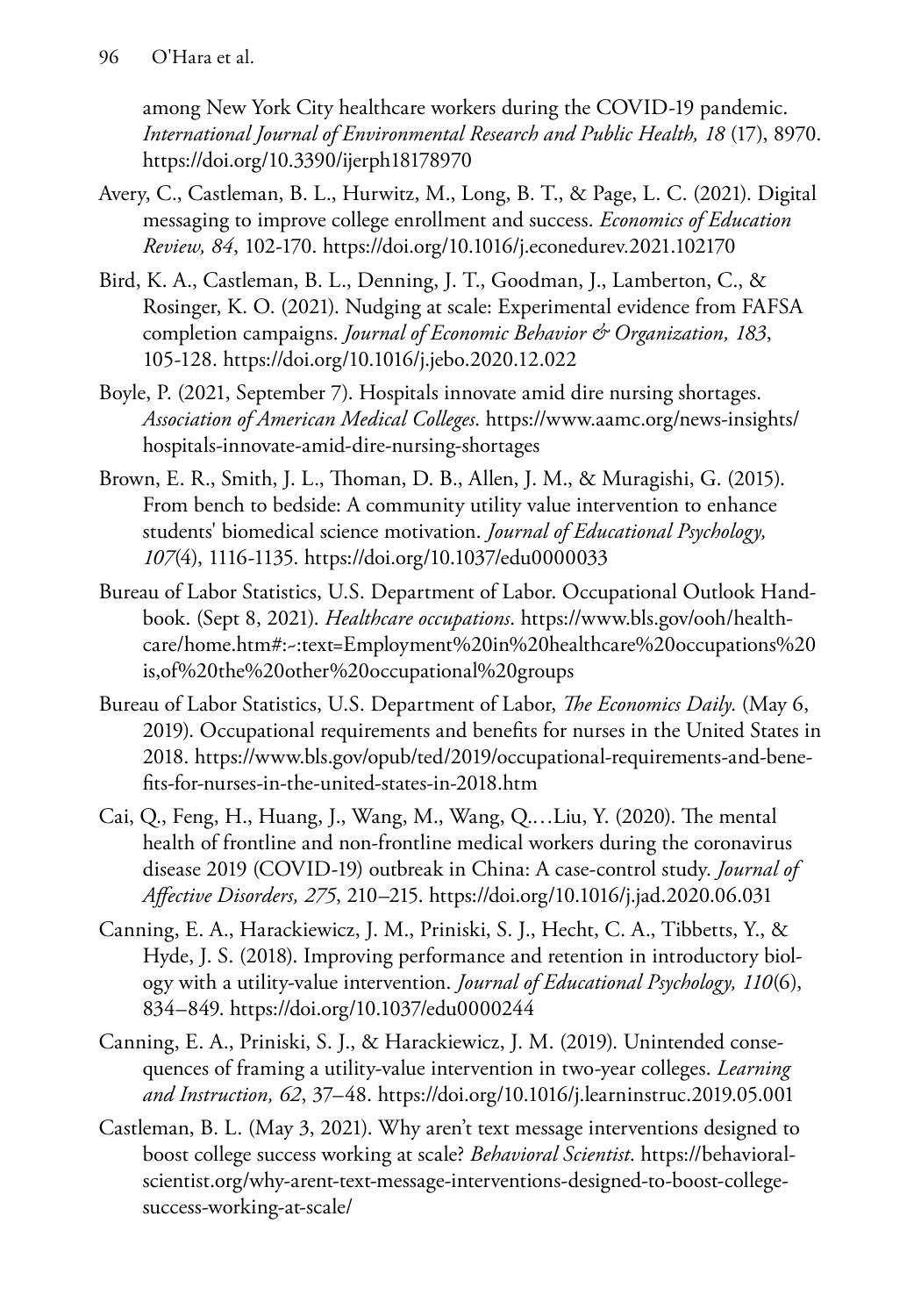- Castleman, B. L., & Page, L. C. (2016). Freshman year financial aid nudges: An experiment to increase FAFSA renewal and college persistence. *Journal of Human Resources, 51*(2), 389–415. https://doi.org/10.3368/jhr.51.2.0614-6458R
- Castleman, B. L., & Page, L. C. (2015). Summer nudging: Can personalized text messages and peer mentor outreach increase college going among low-income high school graduates? *Journal of Economic Behavior & Organization, 115,* 144–160. https://doi.org/10.1016/j.jebo.2014.12.008
- Chan, Z. C. Y., Cheng, W. Y., Fong, M. K., Fung, Y. S., Ki, Y. M.…Tsoi, W. F. (2019). Curriculum design and attrition among undergraduate nursing students: A systematic review. *Nurse Education Today, 74*, 41–53. [https://doi.org/10.1016/j.](https://doi.org/10.1016/j.nedt.2018.11.024) [nedt.2018.11.024](https://doi.org/10.1016/j.nedt.2018.11.024)
- Davidson, P. M. (2020). Is nursing a STEM discipline Does it matter and what can we do about it? *Journal of Advanced Nursing, 76*, 1–3. [https://doi.org/10.1111/](https://doi.org/10.1111/jan.14212) [jan.14212](https://doi.org/10.1111/jan.14212)
- Deil-Amen, R. (2011). Socio-academic integrative moments: Rethinking academic and social integration among two-year college students in career-related programs. *The Journal of Higher Education, 82*(1), 54–91. [https://doi.org/10.1080/00](https://doi.org/10.1080/00221546.2011.11779085) [221546.2011.11779085](https://doi.org/10.1080/00221546.2011.11779085)
- Diekman, A. B., Clark, E. K., Johnston, A. M., Brown, E. R., & Steinberg, M. (2011). Malleability in communal goals and beliefs influences attraction to STEM careers: Evidence for a goal congruity perspective. *Journal of Personality and Social Psychology, 101*(5), 902–918. https://doi.org/10.1037/a0025199
- Diekman, A. B., Steinberg, M., Brown, E. R., Belanger, A. L., & Clark, E. K. (2017). A goal congruity model of role entry, engagement, and exit: Understanding communal goal processes in STEM gender gaps. *Personality and Social Psychology Review, 21*(2), 142–175. https://doi.org/10.1177/1088868316642141
- Donini-Lenhoff, F. G., & Brotherton, S. E. (2010). Racial-ethnic diversity in allied health: The continuing challenge. *Journal of Allied Health, 39*(2), 104–109.
- Falatah, R. (2021). The impact of the coronavirus disease (COVID-19) pandemic on nurses' turnover intention: An integrative review. *Nursing Reports, 11*(4), 787–810. https://doi.org/10.3390/nursrep11040075
- Green, C., & John, L. (2020). Should nursing be considered a STEM profession? *Nursing Forum, 55*, 205–210. https://doi.org/10.1111/nuf.12417
- Harackiewicz, J. M., Canning, E. A., Tibbetts, Y., Giffen, C. J., Blair, S. S., Rouse, D. I., & Hyde, J. S. (2014). Closing the social class achievement gap for first-generation students in undergraduate biology. *Journal of Educational Psychology, 106*(2), 375–389. https://doi.org/10.1037/a0034679
- Harackiewicz, J. M., Canning, E. A., Tibbetts, Y., Priniski, S. J., & Hyde, J. S. (2015). Closing achievement gaps with a utility-value intervention: Disentangling race and social class. *Journal of Personality and Social Psychology, 111*(5), 745–765. https://doi.org/10.1037/pspp0000075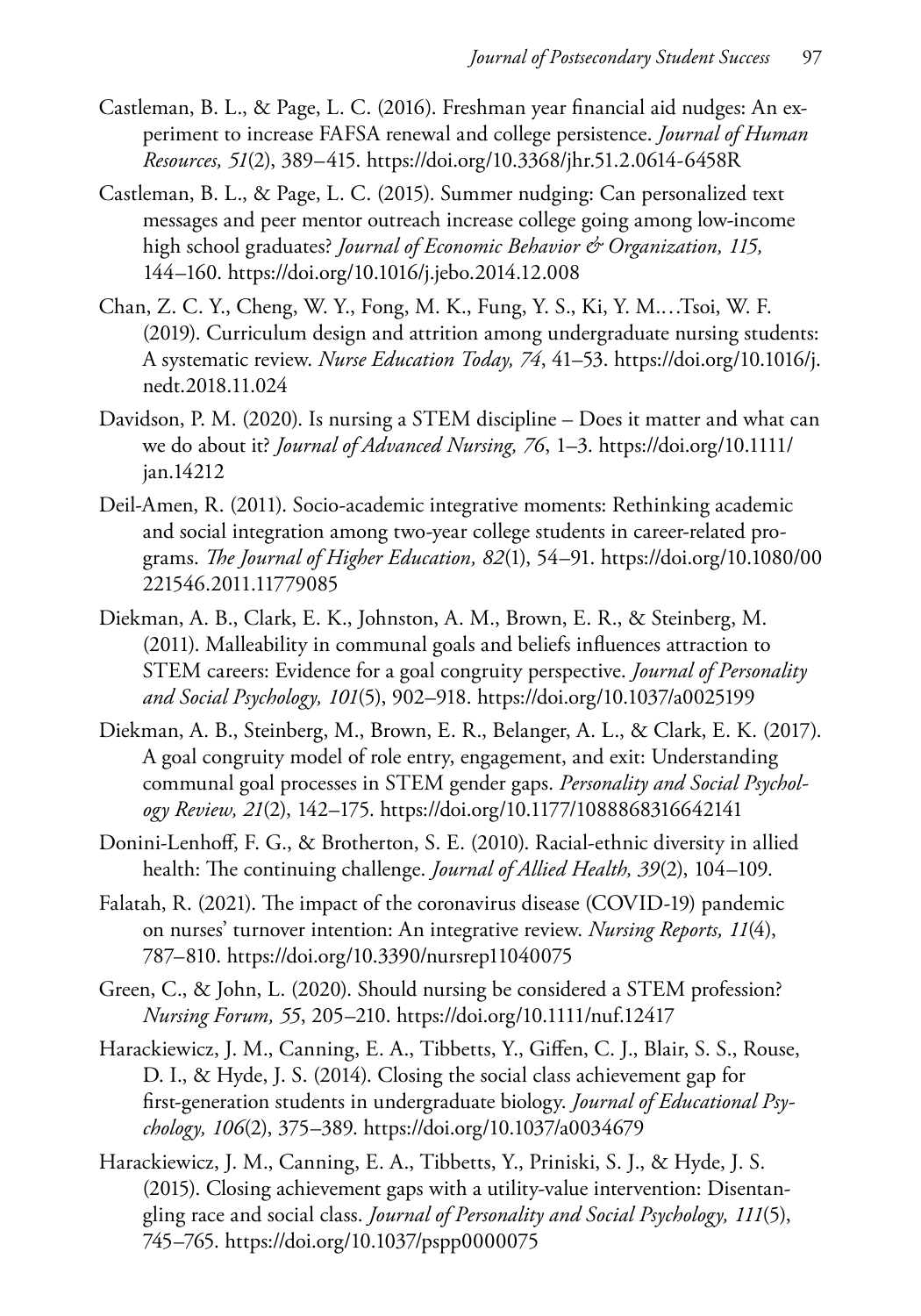- Harackiewicz, J. M., & Priniski, S. J. (2018). Improving student outcomes in higher education: The science of targeted intervention. *Annual Review of Psychology, 69*, 409–435. https://doi.org/10.1146/annurev-psych-122216-011725
- Harris, R. C., Rosenberg, L., & O'Rourke, M. E. G. (2014). Addressing the challenges of nursing student attrition. *Journal of Nursing Education, 53*(1), 31–37. https://doi.org/10.3928/01484834-20131218-03
- Hecht, C. A., Harackiewicz, J. M., Priniski, S. J., Canning, E. A., Tibbetts, Y., & Hyde, J. S. (2019). Promoting persistence in the biological and medical sciences: An expectancy-value approach to intervention. *Journal of Educational Psychology, 111*(8), 1462–1477. https://doi.org/10.1037/edu0000356
- Hodges, E. A., Rowsey, P. J., Gray, T. F., Kneipp, S. M., Giscombe, C. W., Foster, B. B….Kowlowitz, V. (2017). Bridging the gender divide: Facilitating the educational path for men in nursing. *Journal of Nursing Education, 56*(5), 295–299. https://doi.org/10.3928/01484834-20170421-08
- Howell, J., Hurwitz, M., Ma, J., Pender, M., Perfetto, G., Wyatt, J., & Young, L. (2021). College enrollment and retention in the era of COVID. *College Board*. https://research.collegeboard.org/pdf/enrollment-retention-covid2020.pdf
- Hu, D., Kong, Y., Li, W., Han, Q., Zhang, X.…Zhu, J. (2020). Frontline nurses' burnout, anxiety, depression, and fear statuses and their associated factors during the COVID-19 outbreak in Wuhan, China: A large-scale cross-sectional study. *EClinicalMedicine, 24*, 100424. [https://doi.org/10.1016/j.](https://doi.org/10.1016/j.eclinm.2020.100424) [eclinm.2020.100424](https://doi.org/10.1016/j.eclinm.2020.100424)
- Hulleman, C. S., Godes, O., Hendricks, B. L., & Harackiewicz, J. M. (2010). Enhancing interest and performance with a utility value intervention. *Journal of Educational Psychology, 102*(4), 880–895. https://doi.org/10.1037/a0019506
- Hulleman, C. S., Kosovich, J. J., Barron, K. E., & Daniel, D. B. (2017). Making connections: Replicating and extending the utility value intervention in the classroom. *Journal of Educational Psychology, 109*(3), 387–404. [https://psycnet.](https://psycnet.apa.org/doi/10.1037/edu0000146) [apa.org/doi/10.1037/edu0000146](https://psycnet.apa.org/doi/10.1037/edu0000146)
- Jordt, H., Eddy, S. L., Brazil, R., Lau, I., Mann, C., Brownell, S. E., King, K., & Freeman, S. (2017). Values affirmation intervention reduced achievement gap between underrepresented minority and white students in introductory biology classes. *CBE—Life Sciences Education, 16*(3), ar41. [https://doi.org/10.1187/](https://doi.org/10.1187/cbe.16-12-0351) [cbe.16-12-0351](https://doi.org/10.1187/cbe.16-12-0351)
- Labrague, L. J., & de los Santos, J. A. A. (2020). COVID-19 anxiety among frontline nurses: Predictive role of organisational support, personal resilience and social support. *Journal of Nursing Management, 28*(7), 1653–1661. [https://doi.](https://doi.org/10.1111/jonm.13121) [org/10.1111/jonm.13121](https://doi.org/10.1111/jonm.13121)
- Labrague, L. J., & de los Santos, J. A. A. (2021). Fear of COVID-19, psychological distress, work satisfaction and turnover intention among frontline nurses. *Journal of Nursing Management, 29*(3), 395–403. https://doi.org/10.1111/jonm.13168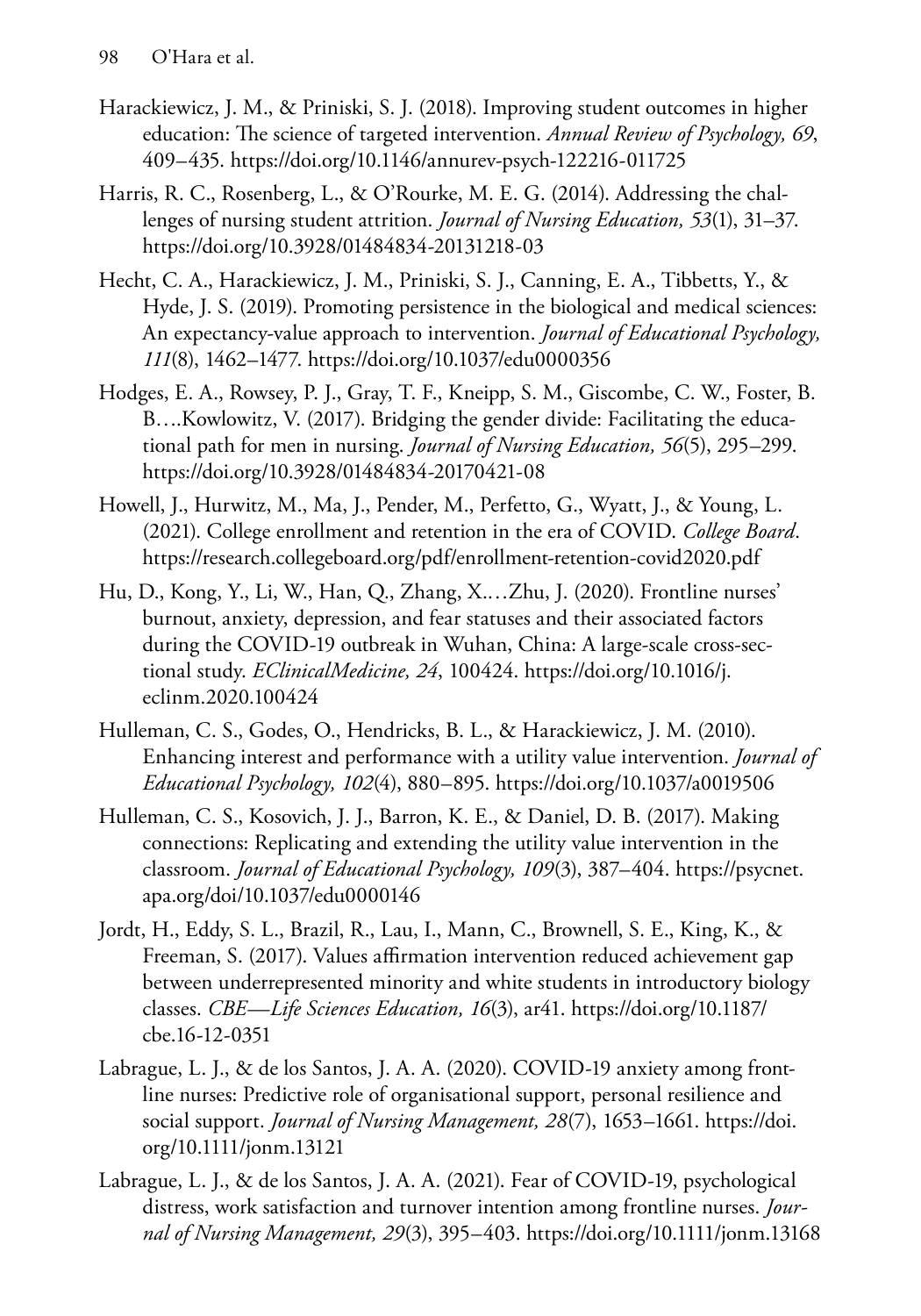- Layous, K., Davis, E. M., Garcia, J., Purdie-Vaughns, V., Cook, J. E., & Cohen, G. L. (2016). Feeling left out, but affirmed: Protecting against the negative effects of low belonging in college. *Journal of Experimental Social Psychology, 69*, 227–231. https://doi.org/10.1016/j.jesp.2016.09.008
- Loughran, T. J., Harpel, T., Vollmer, R., & Schumacher, J. (2018). Effectiveness of intuitive eating intervention through text messaging among college students. *College Student Journal, 52*(2), 232–244.
- Miyake, A., Kost-Smith, L. E., Finkelstein, N. D., Pollock, S. J., Cohen, G. L., & Ito, T. A. (2010). Reducing the gender achievement gap in college science: A classroom study of values affirmation. *Science, 330*, 1234–1237. [https://doi.](https://doi.org/10.1126/science.1195996) [org/10.1126/science.1195996](https://doi.org/10.1126/science.1195996)
- National Student Clearinghouse. (2021, November 18). Stay informed with the latest enrollment information. *National Student Clearinghouse Research Center*. [https://](https://nscresearchcenter.org/stay-informed/) [nscresearchcenter.org/stay-informed/](https://nscresearchcenter.org/stay-informed/)
- O'Hara, R. E., & Sparrow, B. (2019). A summer nudge campaign to motivate community college STEM students to reenroll. *AERA Open, 5*(3), 2332858419875715. https://doi.org/10.1177%2F2332858419875715
- Ortagus, J. C., Tanner, M., & McFarlin, I. (2021). Can re-enrollment campaigns help dropouts return to college? Evidence from Florida community colleges. *Educational Evaluation and Policy Analysis, 43*(1), 154–171. [https://doi.](https://doi.org/10.3102/0162373720979177) [org/10.3102/0162373720979177](https://doi.org/10.3102/0162373720979177)
- Page, L. C., & Gehlbach, H. (2017). How an artificially intelligent virtual assistant helps students navigate the road to college. *AERA Open, 3*(4), 2332858417749220. https://doi.org/10.1177/2332858417749220
- Phillips, J. M., & Malone, B. (2014). Increasing racial/ethnic diversity in nursing to reduce health disparities and achieve health equity. *Public Health Reports, 129*(1.2, Suppl.), S45–50.
- Prasad, K., McLoughlin, C., Stillman, M., Poplau, S., Goelz, E.…Sinsky, C. A. (2021). Prevalence and correlates of stress and burnout among U.S. healthcare workers during the COVID-19 pandemic: A national cross-sectional survey study. *EClinicalMedicine, 35*, 100879. [https://doi.org/10.1016/j.](https://doi.org/10.1016/j.eclinm.2021.100879) [eclinm.2021.100879](https://doi.org/10.1016/j.eclinm.2021.100879)
- Pryjmachuk, S., Easton, K., & Littlewood, A. (2009). Nurse education: Factors associated with attrition. *Journal of Advanced Nursing, 65*(1), 149–160. [https://](https://doi.org/10.1111/j.1365-2648.2008.04852.x) [doi.org/10.1111/j.1365-2648.2008.04852.x](https://doi.org/10.1111/j.1365-2648.2008.04852.x)
- Reith, T. P. (2018). Burnout in United States healthcare professionals: A narrative review. *Cureus, 10*(12), e3681. https://doi.org/10.7759/cureus.3681
- Rendón, L. I. (1994). Validating culturally diverse students : Toward a new model of learning and student development. *Innovative Higher Education, 19*(1), 33–51. https://doi.org/10.1007/BF01191156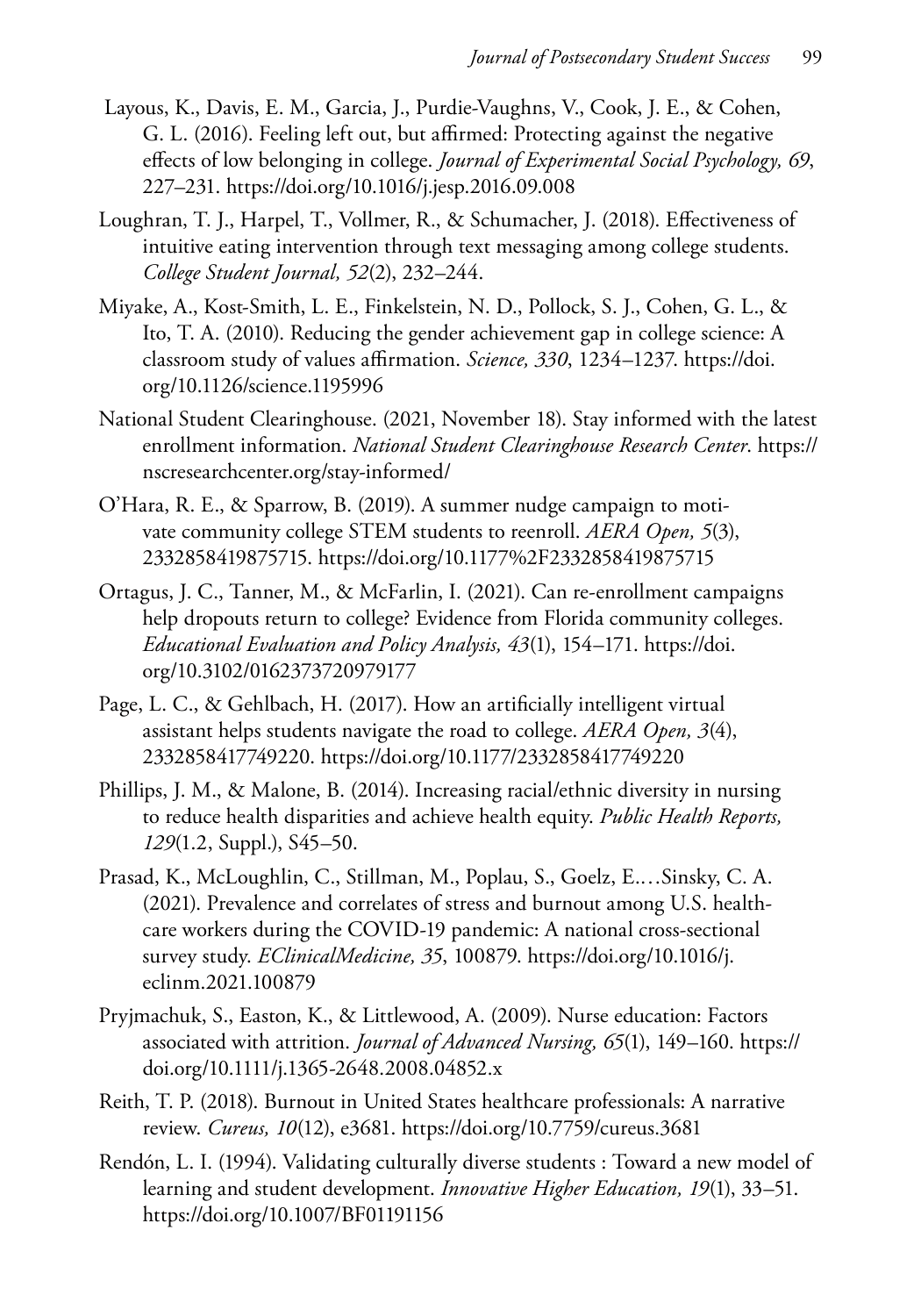- Riley, W., Obermayer, J., & Jean-Mary, J. (2008). Internet and mobile phone text messaging intervention for college smokers. *Journal of American College Health, 57*(2), 245–248. https://doi.org/10.3200/JACH.57.2.245-248
- Riordan, B., Flett, J. A. M., Conner, T. S., & Scarf, D. (2017). A text message intervention to reduce first year university students' alcohol use: A pilot experimental study. *Digital Health, 3*, 1–19. https://doi.org/10.1177/2055207617707627
- Said, R. M., & El-Shafei, D. A. (2020). Occupational stress, job satisfaction, and intent to leave: Nurses working on front lines during COVID-19 pandemic in Zagazig City, Egypt. *Environmental Science and Pollution Research, 28*(7), 8791–8801. https://doi.org/10.1007/s11356-020-11235-8
- Shechter, A., Diaz, F., Moise, N., Anstey, D. E., Ye, S.…Abdalla, M. (2020). Psychological distress, coping behaviors, and preferences for support among New York healthcare workers during the COVID-19 pandemic. *General Hospital Psychiatry, 66*, 1–8.<https://doi.org/10.1016/j.genhosppsych.2020.06.007>
- Sheffer, H., Palmer, I., & Mattei, A. B. (2020). The comeback story: How adults return to school to complete their degrees. *New America*. [https://www.newamer](https://www.newamerica.org/education-policy/reports/comeback-story/)[ica.org/education-policy/reports/comeback-story/](https://www.newamerica.org/education-policy/reports/comeback-story/)
- Skillman, S. M., Keppel, G. A., Patterson, D. G., & Doescher, M. P. (2012). The contributions of community colleges to the education of allied health professionals in rural areas of the United States. *Rural Health Research and Policy Centers*.
- Snyder, C. R., Stover, B., Skillman, S. M., & Frogner, B. K. (2015, July). *Facilitating racial and ethnic diversity in the health workforce*. Center for Health Workforce Studies. [http://depts.washington.edu/uwrhrc/uploads/FINALREPORT\\_Facili](http://depts.washington.edu/uwrhrc/uploads/FINALREPORT_Facilitating%20Diversity%20in%20the%20Health%20Workforce_7.8.2015.pdf)[tating%20Diversity%20in%20the%20Health%20Workforce\\_7.8.2015.pdf](http://depts.washington.edu/uwrhrc/uploads/FINALREPORT_Facilitating%20Diversity%20in%20the%20Health%20Workforce_7.8.2015.pdf)
- Steele, C. M. (1997). A threat in the air: How stereotypes shape intellectual identity and performance. *American Psychologist, 52*(6), 613–629. [https://doi.](https://doi.org/10.1037/0003-066X.52.6.613) [org/10.1037/0003-066X.52.6.613](https://doi.org/10.1037/0003-066X.52.6.613)
- Steinberg, M., & Diekman, A. B. (2018). Considering "why" to engage in STEM activities elevates communal content of STEM affordances. *Journal of Experimental Social Psychology, 75*, 107–114. https://doi.org/10.1016/j.jesp.2017.10.010
- Stephens, N. M., Fryberg, S. A., Markus, H. R., Johnson, C. S., & Covarrubias, R. (2012). Unseen disadvantage: How American universities' focus on independence undermines the academic performance of first-generation college students. *Journal of Personality and Social Psychology, 102*(6), 1178–1197. [https://](https://doi.org/10.1037/a0027143) [doi.org/10.1037/a0027143](https://doi.org/10.1037/a0027143)
- Tibbetts, Y., Harackiewicz, J. M., Canning, E. A., Boston, J. S., Priniski, S. J., & Hyde J. S. (2016). Affirming independence: Exploring mechanisms underlying a values affirmation intervention for first-generation students. *Journal of Personality and Social Psychology 110*(5), 635–659. https://doi.org/10.1037/pspa0000049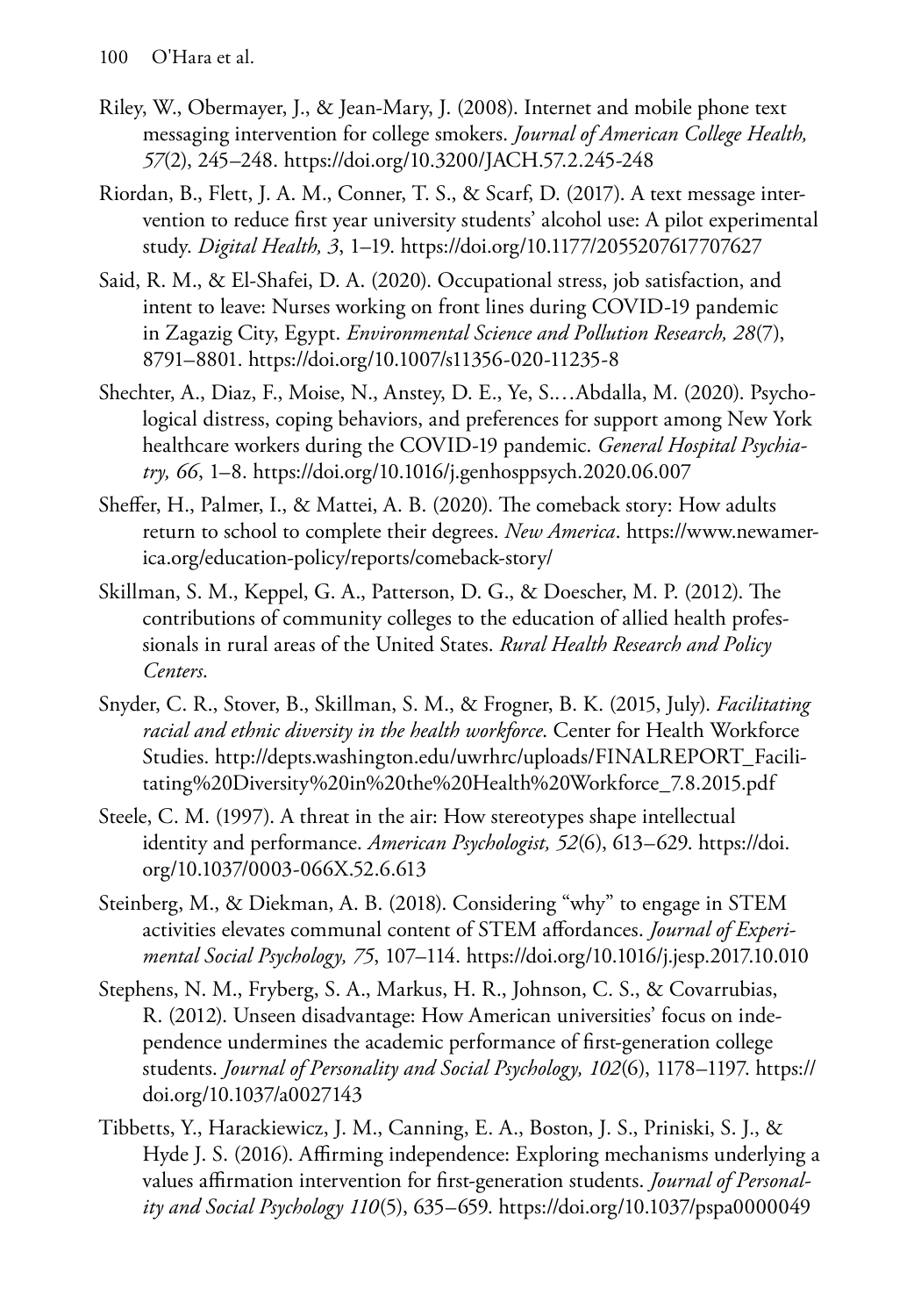- Tibbetts, Y., Priniski, S. J., Hecht, C. A., Borman, G. D., & Harackiewicz, J. M. (2018). Different institutions and different values: First-generation student fit at 2-year colleges. *Frontiers in Psychology, 9*, 502. [https://doi.org/10.3389/](https://doi.org/10.3389/fpsyg.2018.00502) [fpsyg.2018.00502](https://doi.org/10.3389/fpsyg.2018.00502)
- U.S. Department of Health and Human Services, Health Resources and Services Administration, National Center for Workforce Analysis. (2019). *Brief summary results from the 2018 National Sample Survey of Registered Nurses*. [https://bhw.](https://bhw.hrsa.gov/sites/default/files/bureau-health-workforce/data-research/nssrn-summary-report.pdf) [hrsa.gov/sites/default/files/bureau-health-workforce/data-research/nssrn-summa](https://bhw.hrsa.gov/sites/default/files/bureau-health-workforce/data-research/nssrn-summary-report.pdf)[ry-report.pdf](https://bhw.hrsa.gov/sites/default/files/bureau-health-workforce/data-research/nssrn-summary-report.pdf)
- U.S. Department of Health and Human Services, Health Resources and Services Administration, National Center for Workforce Analysis. (2017). *National and regional supply and demand projections of the nursing workforce: 2014-2030*. [https://bhw.hrsa.gov/sites/default/files/bureau-health-workforce/data-research/](https://bhw.hrsa.gov/sites/default/files/bureau-health-workforce/data-research/nchwa-hrsa-nursing-report.pdf) [nchwa-hrsa-nursing-report.pdf](https://bhw.hrsa.gov/sites/default/files/bureau-health-workforce/data-research/nchwa-hrsa-nursing-report.pdf)
- Weissman, S. (2021, November 4). Struggling to fill a dangerous and growing labor gap. *Inside Higher Ed*. [https://www.insidehighered.com/news/2021/11/04/](https://www.insidehighered.com/news/2021/11/04/colleges-and-universities-strive-graduate-more-nurses) [colleges-and-universities-strive-graduate-more-nurses](https://www.insidehighered.com/news/2021/11/04/colleges-and-universities-strive-graduate-more-nurses)
- What Works Clearinghouse. (2020). *Standards handbook* (v.4.1). Washington, DC: U.S. Department of Education, Institute of Education Sciences, National Center for Education Evaluation and Regional Assistance. [https://ies.ed.gov/](https://ies.ed.gov/ncee/wwc/Docs/referenceresources/WWC-Standards-Handbook-v4-1-508.pdf) [ncee/wwc/Docs/referenceresources/WWC-Standards-Handbook-v4-1-508.pdf](https://ies.ed.gov/ncee/wwc/Docs/referenceresources/WWC-Standards-Handbook-v4-1-508.pdf)
- Wilbur, K., Snyder, C., Essary, A. C., Reddy, S., Will, K. K., & Saxon, M. (2020). Developing workforce diversity in the health professions: A social justice perspective. *Health Professions Education, 6*(2), 222–229. [https://doi.org/10.1016/j.](https://doi.org/10.1016/j.hpe.2020.01.002) [hpe.2020.01.002](https://doi.org/10.1016/j.hpe.2020.01.002)
- Willgerodt, M. A., Brock, D. M., & Maughan, E. D. (2018). Public school nursing practice in the United States. *The Journal of School Nursing, 34*(3), 232–244. https://doi.org/10.1177/1059840517752456
- Xu, H., Intrator, O., & Bowblis, J. R. (2020). Shortages of staff in nursing homes during the COVID-19 pandemic: What are the driving factors? *Journal of the American Medical Directors Association, 21*(10), 1371-1377. [https://doi.](https://doi.org/10.1016/j.jamda.2020.08.002) [org/10.1016/j.jamda.2020.08.002](https://doi.org/10.1016/j.jamda.2020.08.002)
- Zangaro, G. A., Streeter, R., & Li, T. (2018). Trends in racial and ethnic demographics of the nursing workforce: 2000 to 2015. *Nursing Outlook, 66*(4), 365–371. https://doi.org/10.1016/j.outlook.2018.05.001

# **Appendix: Sample Messages by Values-Based Intervention**

### **Values Affirmation**

Reaffirming important values can reduce stress during hard times. Which of these is most important to you? Text: Kindness, Curiosity, Ambition, Friendship